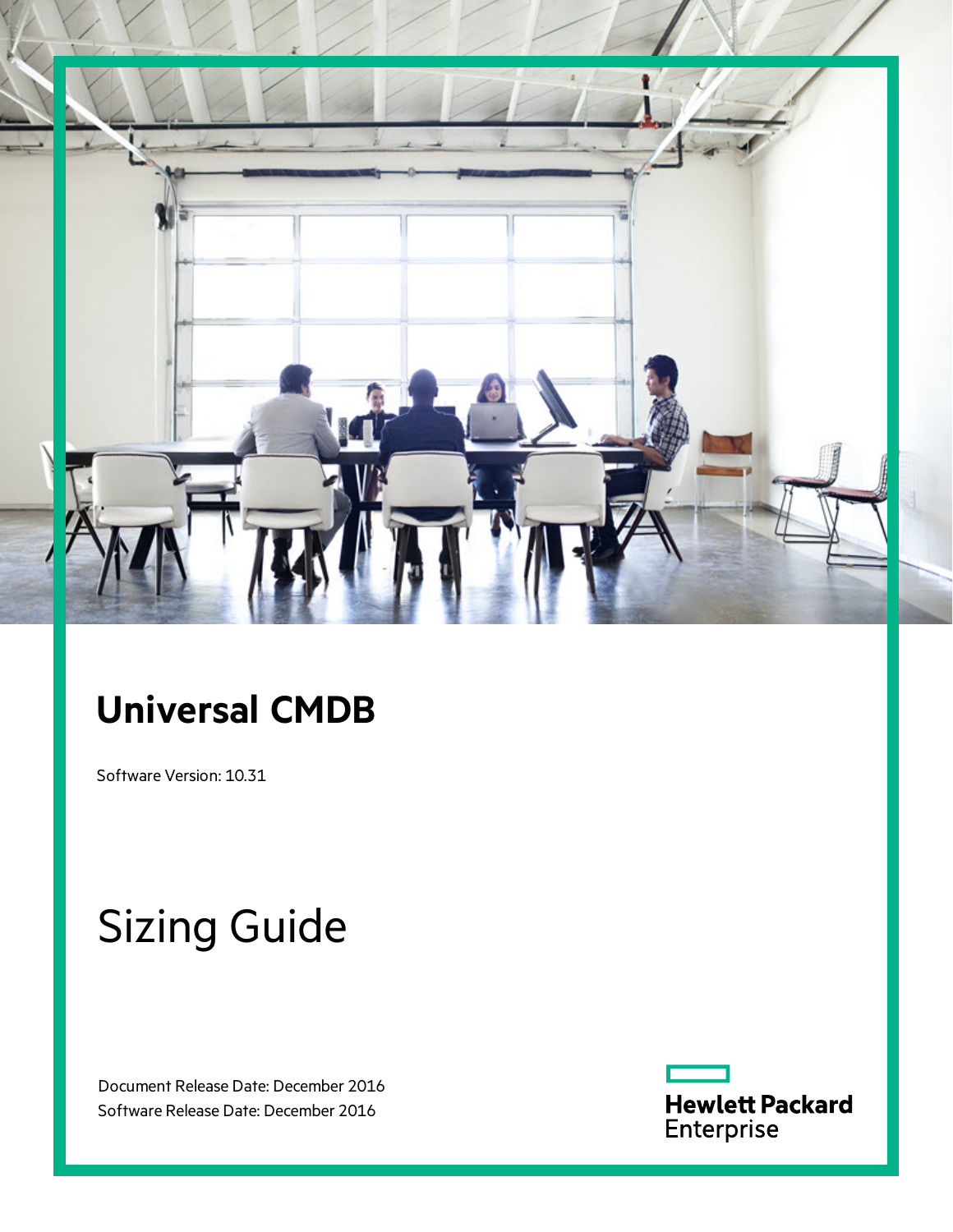### Legal Notices

### **Warranty**

The only warranties for Hewlett Packard Enterprise products and services are set forth in the express warranty statements accompanying such products and services. Nothing herein should be construed as constituting an additional warranty. Hewlett Packard Enterprise shall not be liable for technical or editorial errors or omissions contained herein.

The information contained herein is subject to change without notice.

### Restricted Rights Legend

Confidential computer software. Valid license from Hewlett Packard Enterprise required for possession, use or copying. Consistent with FAR 12.211 and 12.212, Commercial Computer Software, Computer Software Documentation, and Technical Data for Commercial Items are licensed to the U.S. Government under vendor's standard commercial license.

### Copyright Notice

© 2002 - 2016 Hewlett Packard Enterprise Development LP

### Trademark Notices

Adobe™ is a trademark of Adobe Systems Incorporated. Microsoft® and Windows® are U.S. registered trademarks of Microsoft Corporation. UNIX® is a registered trademark of The Open Group.

## Documentation Updates

To check for recent updates or to verify that you are using the most recent edition of a document, go to: <https://softwaresupport.hpe.com/>.

This site requires that you register for an HP Passport and to sign in. To register for an HP Passport ID, click **Register** on the HPE Software Support site or click **Create an Account** on the HP Passport login page.

You will also receive updated or new editions if you subscribe to the appropriate product support service. Contact your HPE sales representative for details.

### **Support**

Visit the HPE Software Support site at: <https://softwaresupport.hpe.com/>.

This website provides contact information and details about the products, services, and support that HPE Software offers.

HPE Software online support provides customer self-solve capabilities. It provides a fast and efficient way to access interactive technical support tools needed to manage your business. As a valued support customer, you can benefit by using the support website to:

- Search for knowledge documents of interest
- Submit and track support cases and enhancement requests
- Download software patches
- **Manage support contracts**
- Look up HPE support contacts
- Review information about available services
- Enter into discussions with other software customers
- Research and register for software training

Most of the support areas require that you register as an HP Passport user and to sign in. Many also require a support contract. To register for an HP Passport ID, click **Register** on the HPE Support site or click **Create an Account** on the HP Passport login page.

To find more information about access levels, go to: [https://softwaresupport.hp.com/web/softwaresupport/access-levels.](https://softwaresupport.hp.com/web/softwaresupport/access-levels)

**HPSW Integrations Catalog** accesses the new HPSW Integrations and Solutions Catalog website. This site enables you to explore HPE Product Solutions to meet your business needs, includes a full list of Integrations between HPE Products, as well as a listing of ITIL Processes. The URL for this website is [https://softwaresupport.hpe.com/km/KM01702731.](https://softwaresupport.hpe.com/km/KM01702731)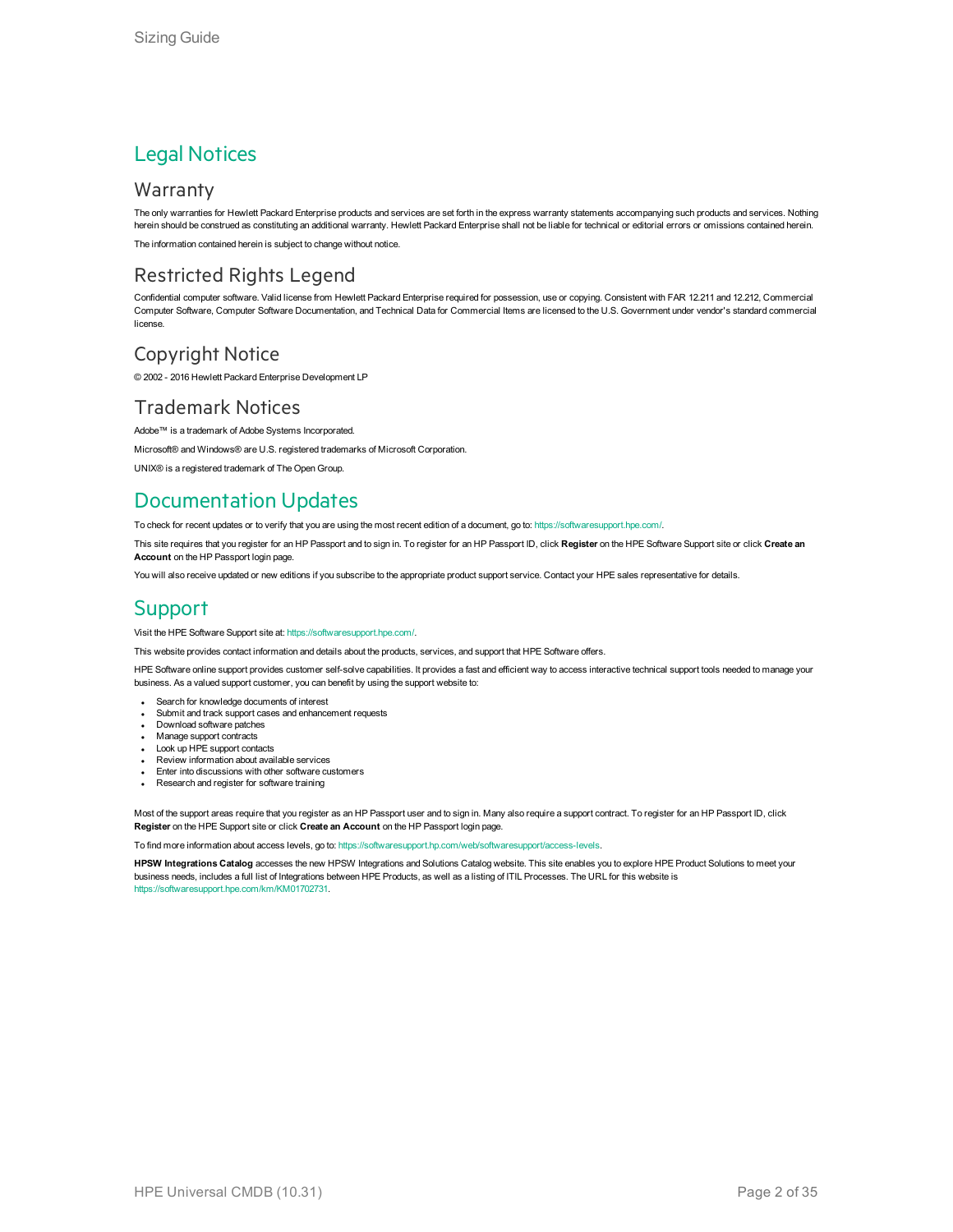# **Contents**

|                                                                    | $\overline{4}$ |
|--------------------------------------------------------------------|----------------|
| Chapter 2: Right Sizing - High Performance HPE Configuration       |                |
|                                                                    |                |
|                                                                    |                |
|                                                                    |                |
| Chapter 5: Sizing Reference for Automated Service Modeling 10      |                |
|                                                                    |                |
|                                                                    |                |
|                                                                    |                |
|                                                                    |                |
| Scenario 2. Service Discovery and Universal Discovery  13          |                |
|                                                                    |                |
|                                                                    |                |
|                                                                    |                |
|                                                                    |                |
|                                                                    |                |
|                                                                    |                |
|                                                                    |                |
| Metrics of Interest for 20K Scans Per Week - A Real Customer       |                |
|                                                                    |                |
| Metrics of Interest for 50,000 Scans Biweekly - Lab Environment 27 |                |
|                                                                    |                |
|                                                                    |                |
|                                                                    |                |
|                                                                    |                |
|                                                                    |                |
|                                                                    |                |
|                                                                    |                |
|                                                                    |                |
|                                                                    |                |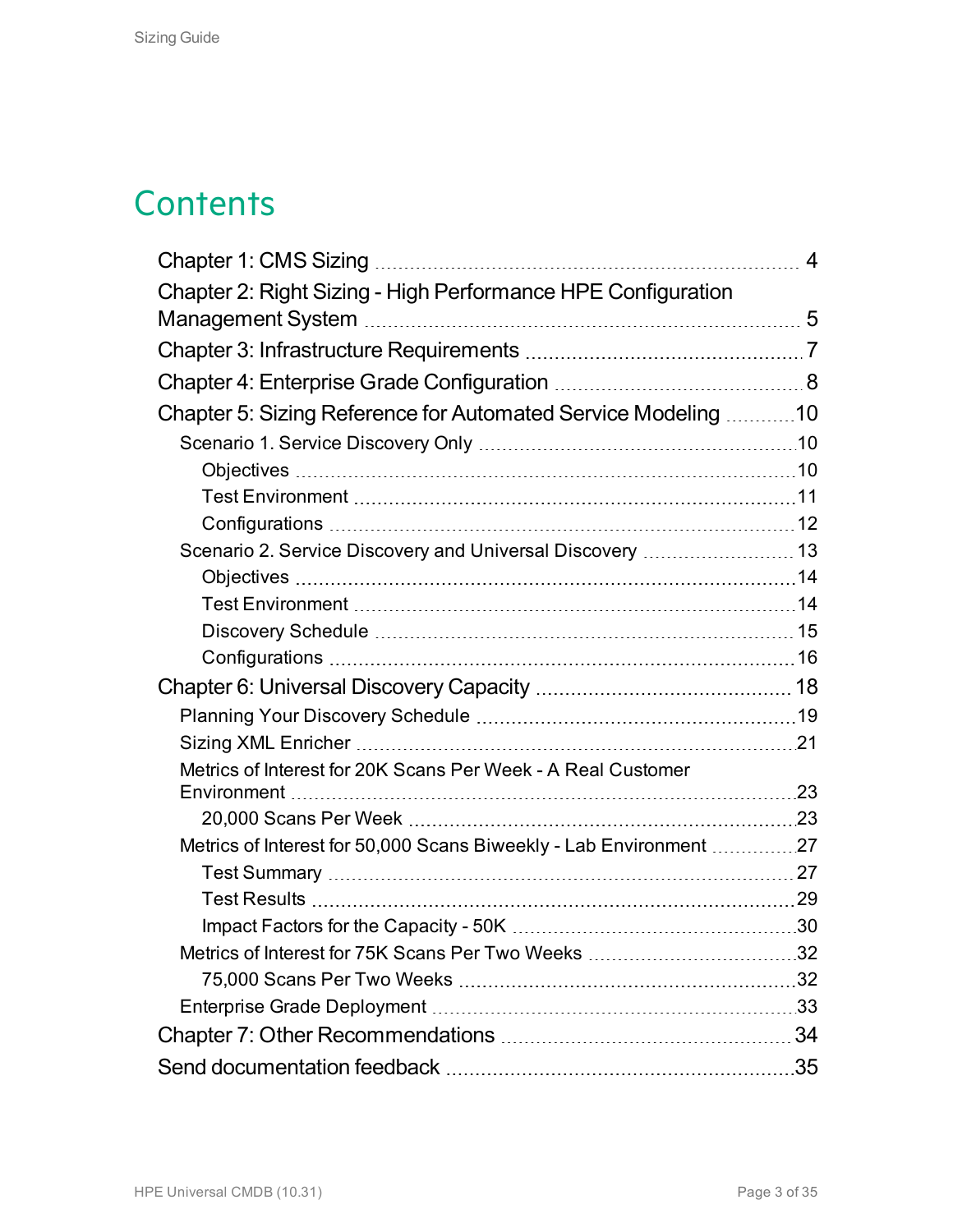# <span id="page-3-0"></span>Chapter 1: CMS Sizing

Welcome to the *HPE Universal CMDB Sizing Guide*. The purpose of this document is to help Universal CMDB (UCMDB) 10.22 (or later) and Universal Discovery (UD) 10.22 (or later) customers to right size your CMS infrastructure to support your CMDB strategy. The objective of the sizing is to estimate the system resource required to ensure the deployed system meets the performance objectives.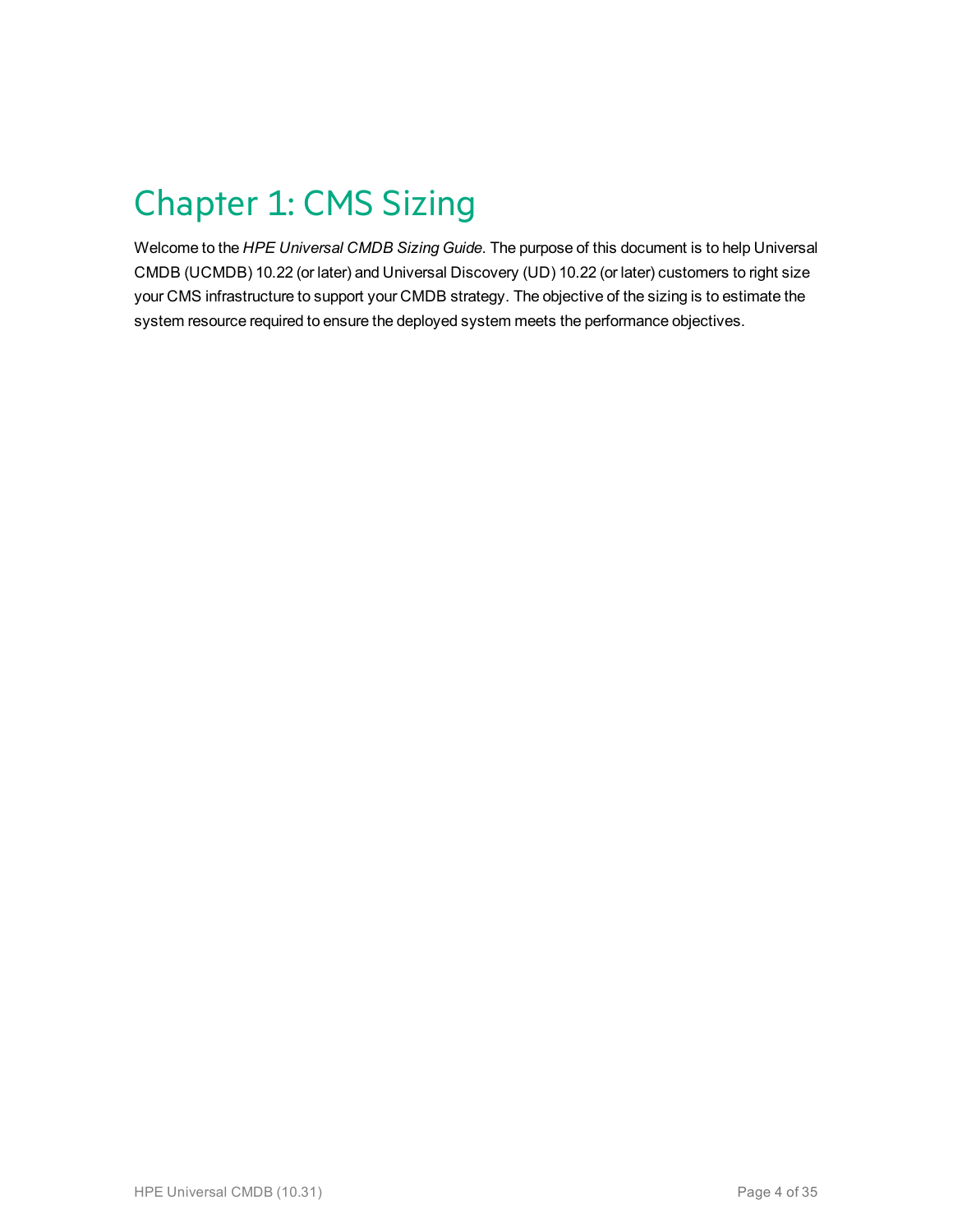## <span id="page-4-0"></span>Chapter 2: Right Sizing - High Performance HPE Configuration Management System

This chapterhelps you to right size the UCMDB/UD architecture to scale the discovery needs for your enterprise. Right sizing enables enterprises to deliver value out of CMS design.



UCMDB/UD application performance depends on many factors. Amount of data (discoverable and non-discoverable) that will be stored in UCMDB/UD is just one aspect.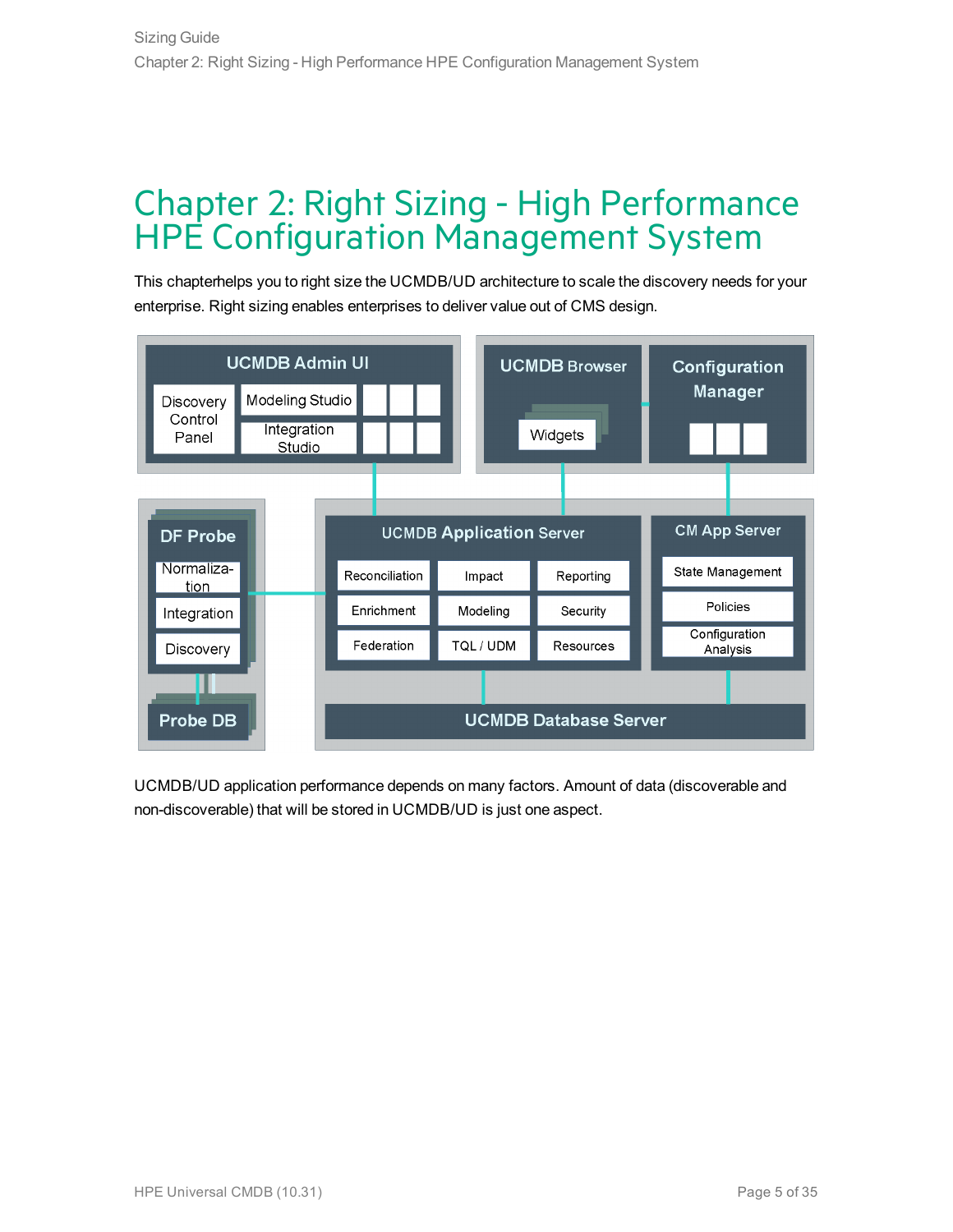Sizing Guide Chapter 2: Right Sizing - High Performance HPE Configuration Management System

**CMS Sizing**







 $<$  2 million CIs & Relationships

**Small** 

**Standard** 

2 - 10 million CIs & Relationships

**Enterprise** 10 - 150 million Cls & Relationships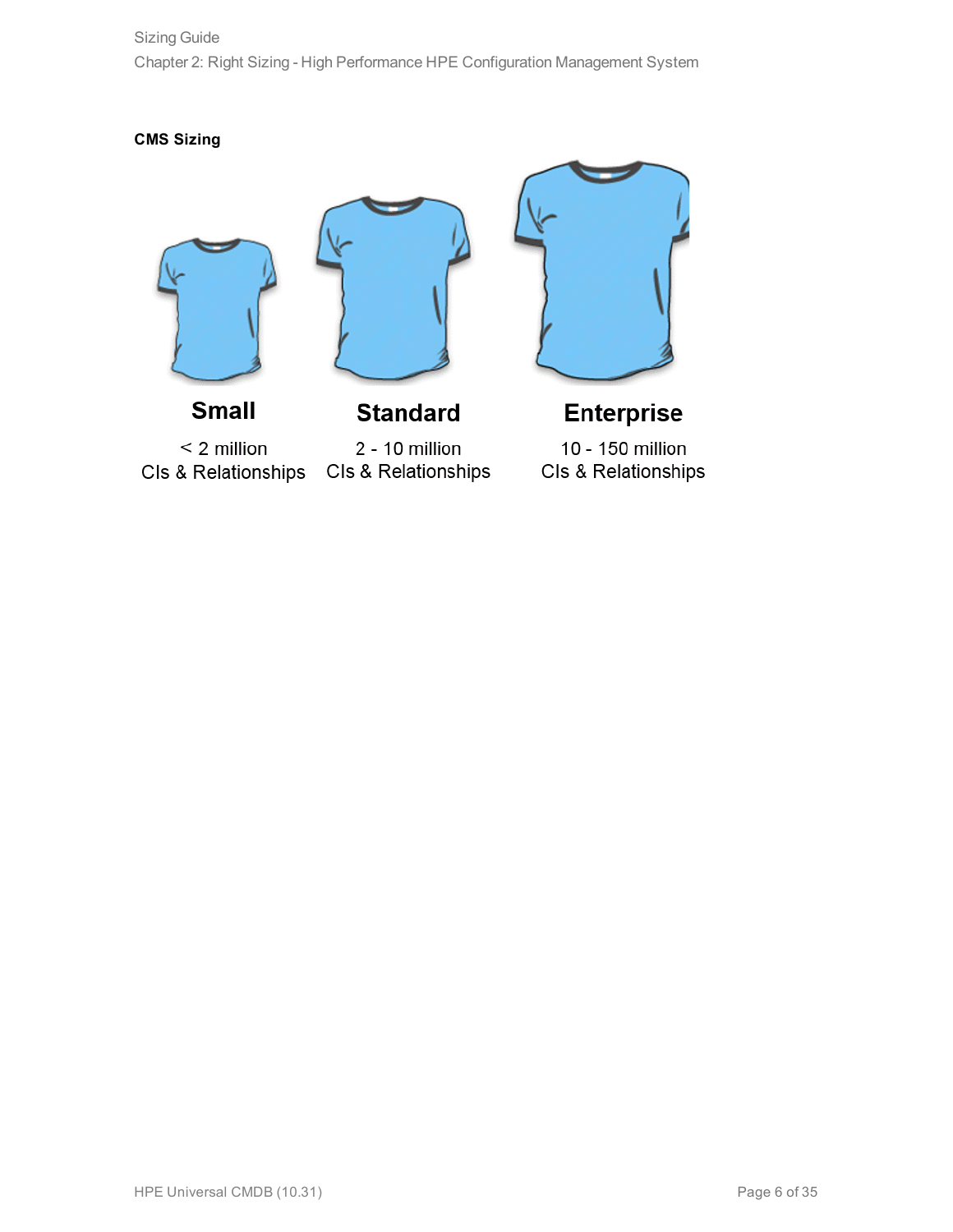# <span id="page-6-0"></span>Chapter 3: Infrastructure Requirements

The performance of UCMDB Server, Data Flow Probe server, and UCMDB database server is critical for running CMS operations successfully.

#### **UCMDB Server**

| <b>Deployment</b> | <b>CPU</b> | <b>RAM</b> | <b>Disk Space</b> |
|-------------------|------------|------------|-------------------|
| <b>Small</b>      | 4 cores    | 16 GB      | 60 GB             |
| <b>Standard</b>   | 8 cores    | 32 GB      | 80 GB             |
| <b>Enterprise</b> | 24 cores   | 64 GB      | 100 GB            |

#### **Data Flow Probe Server**

| <b>Deployment</b> | <b>CPU</b> | <b>RAM</b> | <b>Disk Space</b> |
|-------------------|------------|------------|-------------------|
| <b>Small</b>      | 4 cores    | 12 GB      | 100 GB            |
| <b>Standard</b>   | 8 cores    | 16 GB      | 200 GB            |
| <b>Enterprise</b> | 16 cores   | 24 GB      | 300 GB            |

### **Right Sizing CMS Database**

Choosing the right database based on the enterprise requirement will help you understand the max limits we have on the total number CIs you can discover with respect to different RDBMS options we have. Check the *HPE Universal CMDB Database Guide* to right size your CMS database.

| <b>Database</b>                                         | <b>Maximum # CIs and Relationships</b> |
|---------------------------------------------------------|----------------------------------------|
| Oracle Database 12c Enterprise Edition x64 - 12.1.0.2.0 | 150 million CIs and relationships      |
| MS SQL Server 2014 Enterprise Edition x64 - 12.0.2000.8 | 125 million CIs and relationships      |
| PostgreSQL                                              | 12.5 million CIs and relationships     |

For an enterprise grade customer, HPE recommends to use physical database servers with 24 Cores and 64GB RAM.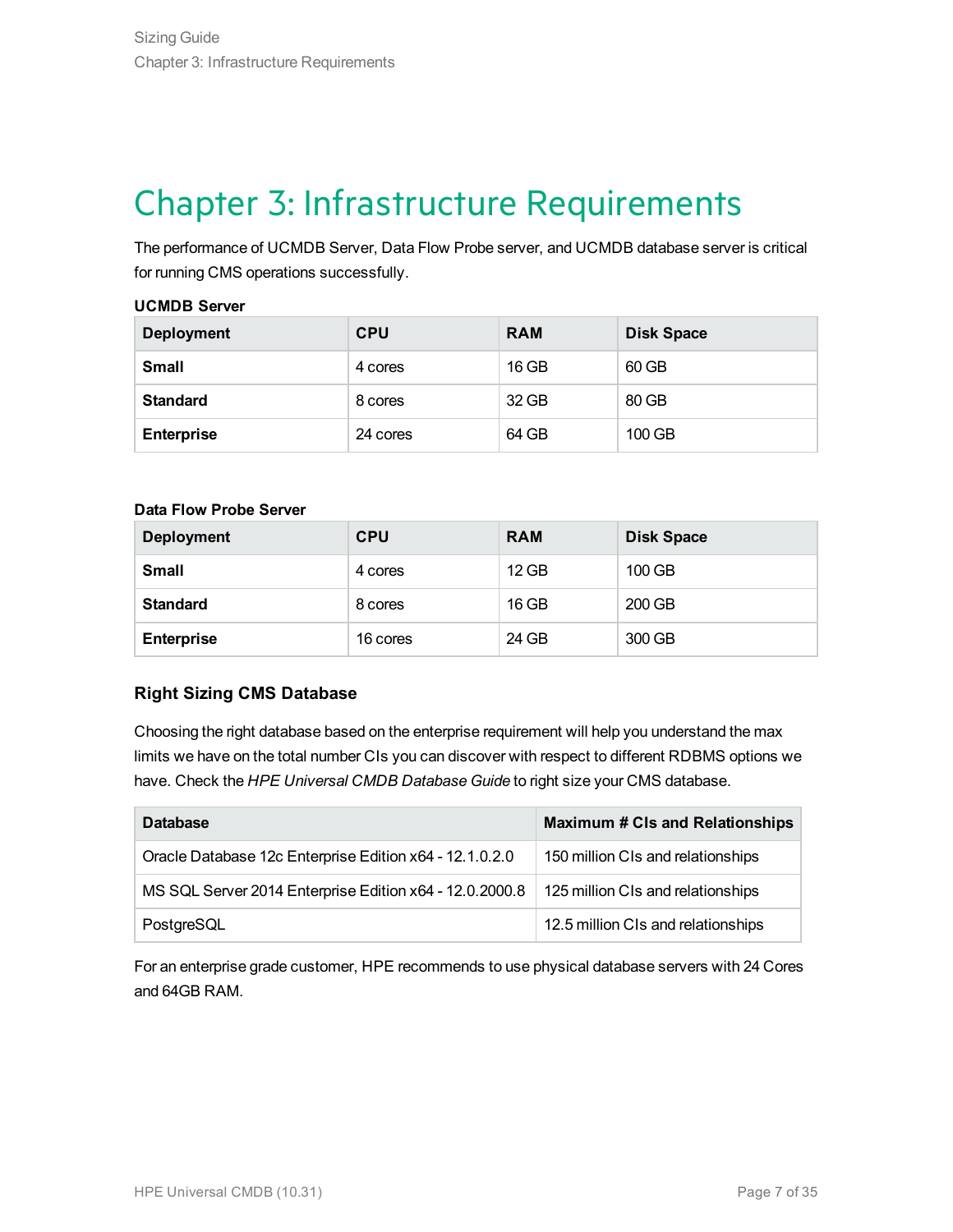# <span id="page-7-0"></span>Chapter 4: Enterprise Grade Configuration

Below configurations will help enterprise customers to scale inventory and agentless discovery jobs. Probe memory settings and thread configurations can be adjusted based on the discovery needs.

The following configurations are based on Union mode probes. The settings might change for Separate mode probes.

| Property files on the probe                                     | <b>Setting Details</b>                                   | <b>Comments</b>                                                                              |  |
|-----------------------------------------------------------------|----------------------------------------------------------|----------------------------------------------------------------------------------------------|--|
| hp\UCMDB\DataFlowProbe\bin\<br><b>WrapperEnv.conf</b>           | set.GATEWAY_MIN_<br>$MEM = 2048$                         | Increase the amount of memory<br>used by JVM, so that it can run                             |  |
|                                                                 | set.GATEWAY MAX<br>MEM=8192                              | more discovery jobs in parallel                                                              |  |
|                                                                 | set.MANAGER_MIN_<br>$MEM = 2048$                         |                                                                                              |  |
|                                                                 | set.MANAGER MAX<br>MEM=8192                              |                                                                                              |  |
| hp\UCMDB\DataFlowProbe\conf\<br>postgresql.conf                 | shared_buffers = 1024MB                                  | Increase the amount of memory<br>that PostgreSQL can use for<br>buffering the data in memory |  |
| hp\UCMDB\DataFlowProbe\conf\<br><b>DataFlowProbe.properties</b> | appilog.agent.local.services.<br>poolThreads=200         | Increase the number of threads<br>to be used by the probe. This                              |  |
|                                                                 | appilog.agent.local.services.<br>defaultMaxJobThreads=40 | increases the concurrency of<br>operations and allows more<br>discovery jobs to run          |  |
|                                                                 | appilog.agent.probe.max<br>Connection=120                | simultaneously.                                                                              |  |

### **Value Reference for Global Settings**

The following table describes maximum value from recent cases for some global settings. You can consider the values below as a reference if you want to increase the value of the following global settings.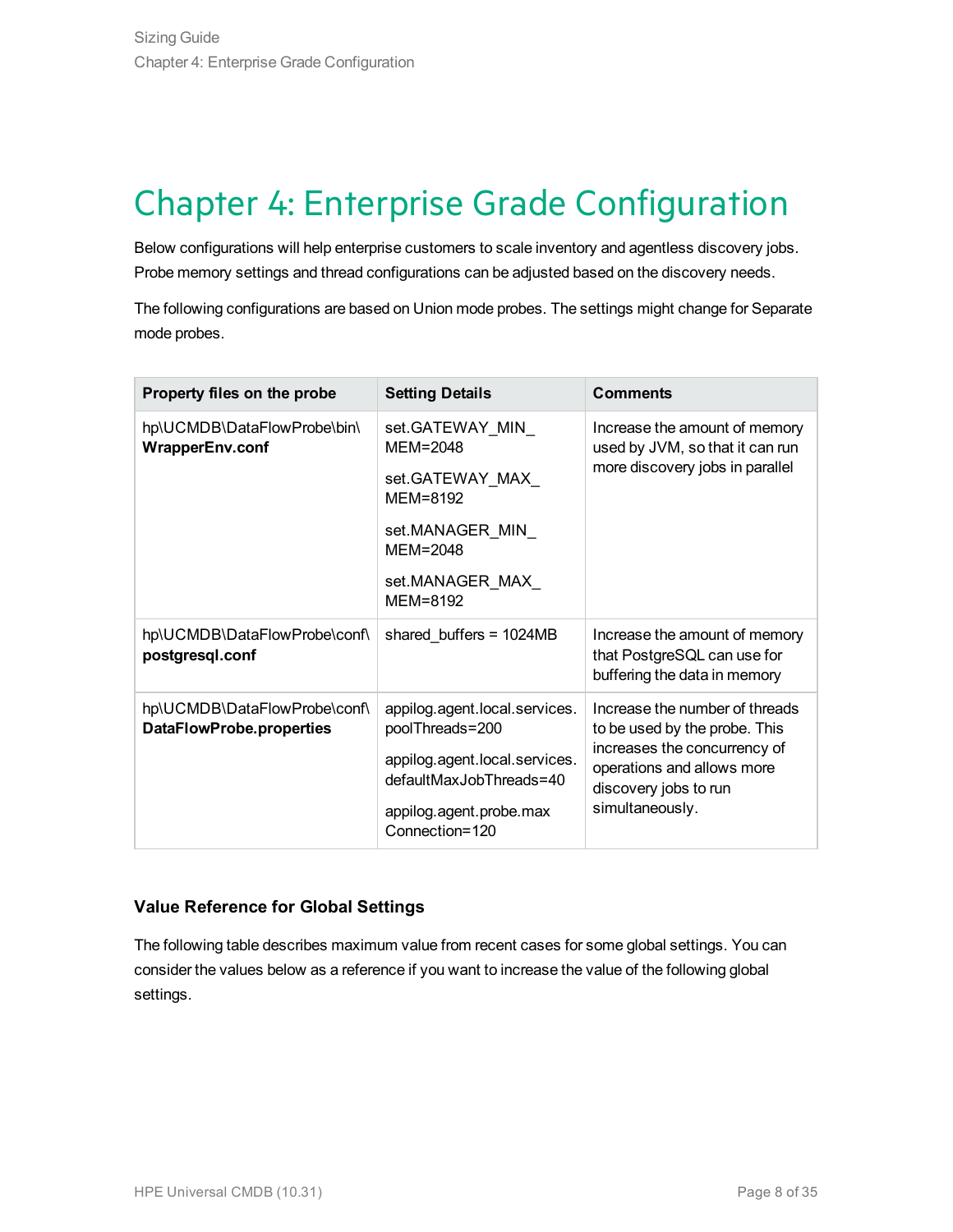| <b>Global Setting</b><br><b>Name</b>      | <b>Visibility</b> | <b>Description</b>                                                                          | <b>Default</b><br>Value | <b>Max Value</b><br>from<br><b>Recent</b><br><b>Cases</b> | <b>Reference</b> |
|-------------------------------------------|-------------------|---------------------------------------------------------------------------------------------|-------------------------|-----------------------------------------------------------|------------------|
| dal.link.condition.<br>max.result.size    | UI                | The number of<br>maximum<br>allowed results of<br>link condition                            | 500,000                 | 50,000,000                                                |                  |
| dal.object.condition.<br>max.result.size  | UI                | The number of<br>maximum<br>allowed results of<br>objects condition                         | 2,000,000               | 50,000,000                                                | QCIM1H107996     |
| quota.name.server.<br>model.objects       | UI                | Max number of<br>Objects in Server                                                          | 20,000,000              | 40,000,000                                                | QCIM1H109513     |
| quota.name.custo<br>mer.model.objects     | UI                | Max Number of<br>Objects in the<br><b>Customer Model</b>                                    | 20,000,000              | 40,000,000                                                | QCIM1H109513     |
| reconciliation.con<br>nected.cis.fuse     | <b>JMX</b>        |                                                                                             | 20000                   |                                                           |                  |
| tql.group.collectors.<br>result.size      | UI                | <b>TQL Group</b><br><b>Collectors Result</b><br><b>Size</b>                                 | 200,000                 | 300,000                                                   | QCIM1H111087     |
| tql.instances.max.<br>allowed             | UI                | Max instances<br>allowed to be<br>returned in<br>instances request                          | 50000                   |                                                           |                  |
| tql.max.objects.visit.<br>model.calc.task | UI                | Max number of<br>objects allowed<br>visiting during a<br>single search in<br>the CMDB model | 30,000,000              | 200,000,000                                               | QCIM1H110392     |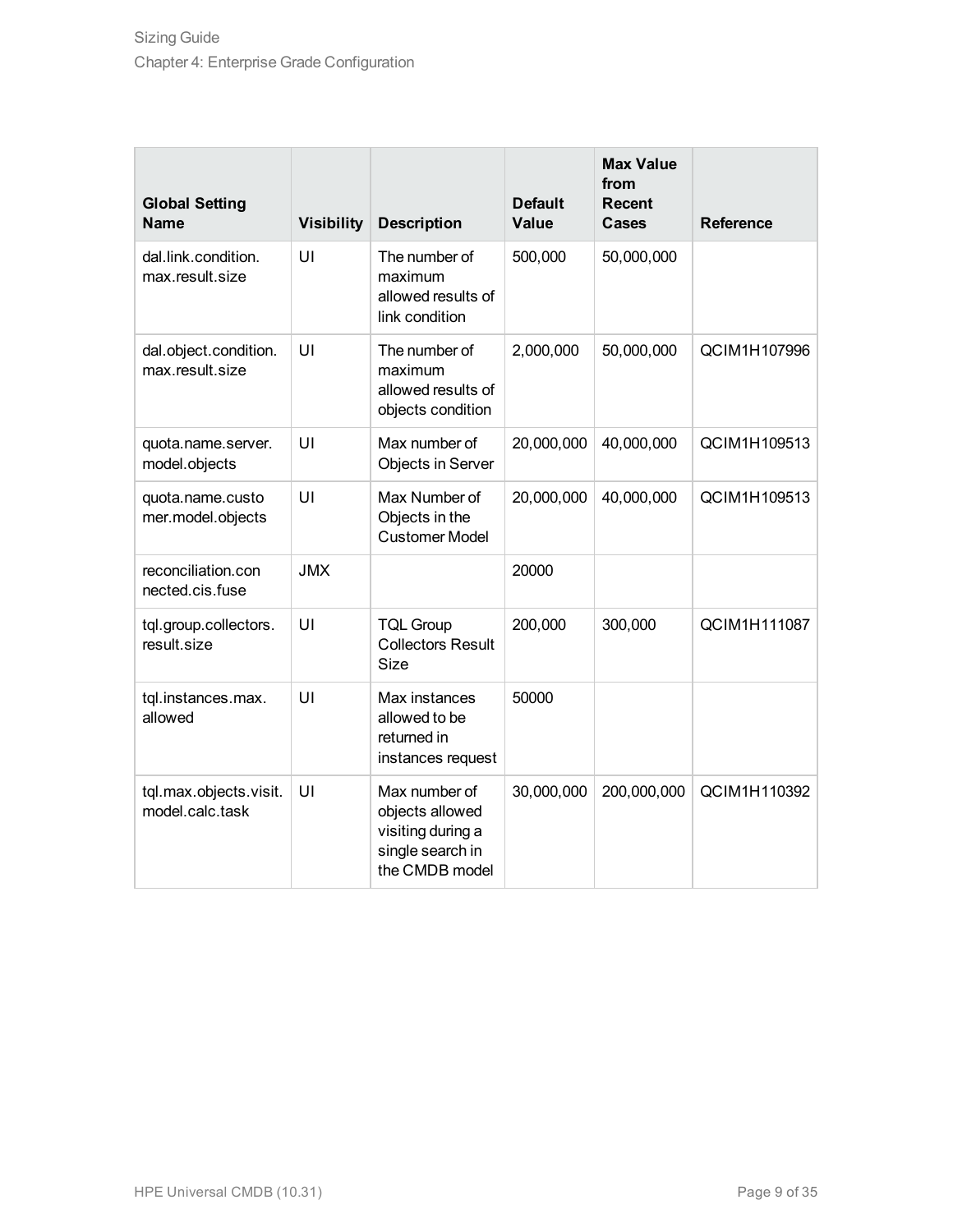## <span id="page-9-0"></span>Chapter 5: Sizing Reference for Automated Service Modeling

This chapter assists you to determine the required system resources and corresponding parameter settings of the UCMDB Server and the Data Flow Probe to run Service Discovery in different scenarios with satisfactory performance.

This includes:

## <span id="page-9-1"></span>Scenario 1. Service Discovery Only

This chapter describes the scenario that you only run Service Discovery.

## <span id="page-9-2"></span>**Objectives**

The following table lists the expected time to complete all service discoveries based on the data we collected in performance tests.

| Number of<br><b>Services</b> | <b>First Run of Service</b><br><b>Discovery</b> | <b>Scheduled Rerun of Service</b><br><b>Discovery</b> |
|------------------------------|-------------------------------------------------|-------------------------------------------------------|
| < 100                        | <4 hours                                        | <4 hours                                              |
| < 500                        | <12 hours                                       | <12 hours                                             |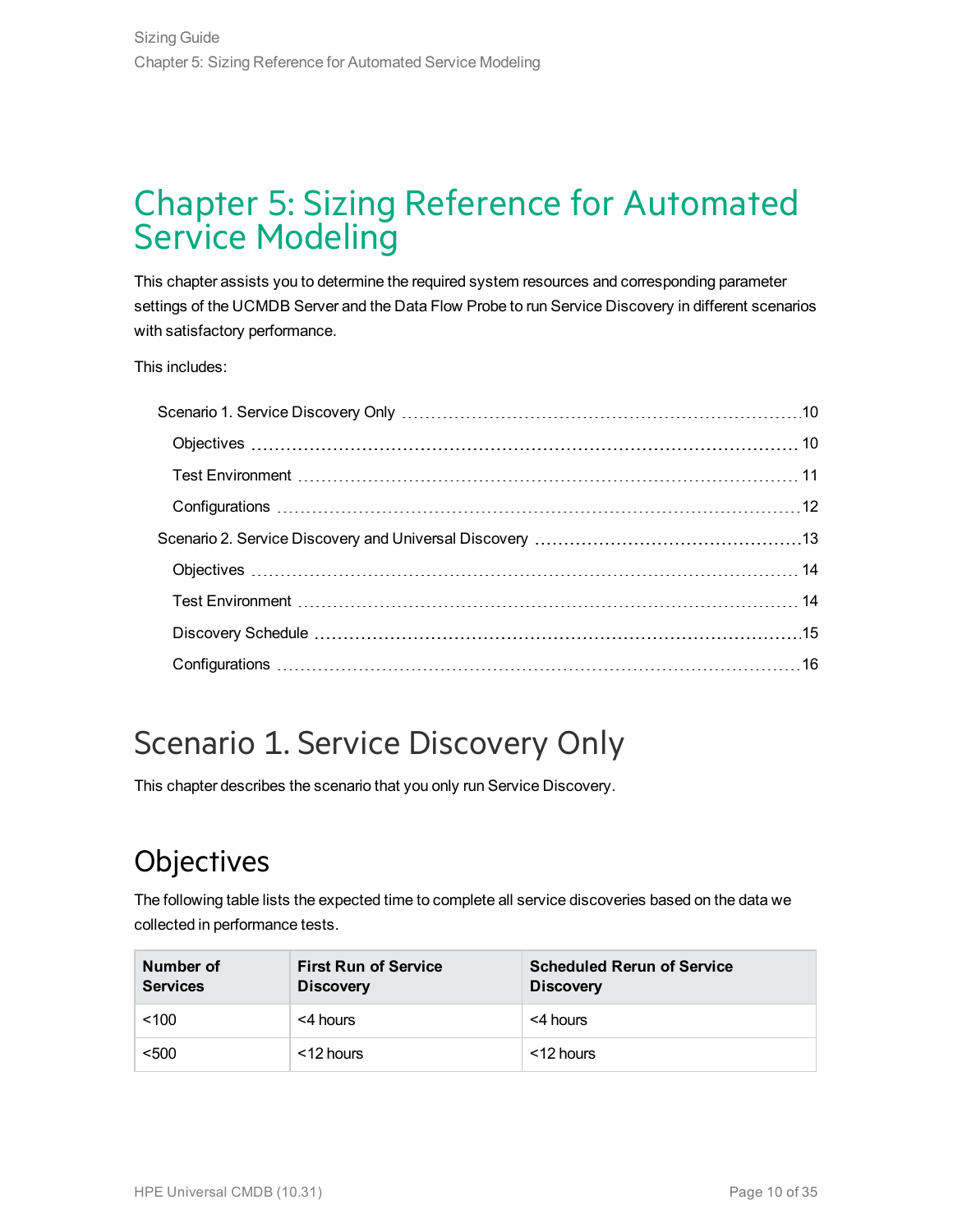**Note:** Scheduled Rerun of Service Discovery means rerun all service discoveries on a periodic basis, and the interval can be adjusted.

## <span id="page-10-0"></span>Test Environment

The performance tests are performed on an environment that meets the following preconditions:

- One service consists of less than 30 Running Software instances, which run on different hosts.
- One host can be discovered by the Host Discovery by Shell job within two minutes if everything works as expected.

### **Note:**

- If the actual environment cannot meet these preconditions, the Service Discovery performance may not reach the above objectives. In this case, you can adjust several configuration settings to improve the Service Discovery performance.
- There is no CI and Relationship discovered by Universal Discovery.
- The numbers of CIs and Relationships reported by Service Discovery are shown in the table below.

| <b>CI Types</b>            | <b>100 Services</b> | 500 Services |
|----------------------------|---------------------|--------------|
| Node                       | 6000                | 30000        |
| <b>IP Address</b>          | 6000                | 30000        |
| J2EE Domain                | 6000                | 30000        |
| <b>Running Software</b>    | 12000               | 60000        |
| <b>J2EE Application</b>    | 6000                | 30000        |
| Service Connection Point   | 6000                | 30000        |
| <b>IP Service Endpoint</b> | 6000                | 30000        |
| Consumer-Provider Link     | 12000               | 60000        |
| <b>Composition Link</b>    | 18000               | 90000        |
| Membership Link            | 6000                | 30000        |
| Ownership Link             | 12000               | 60000        |
| Usage Link                 | 6000                | 30000        |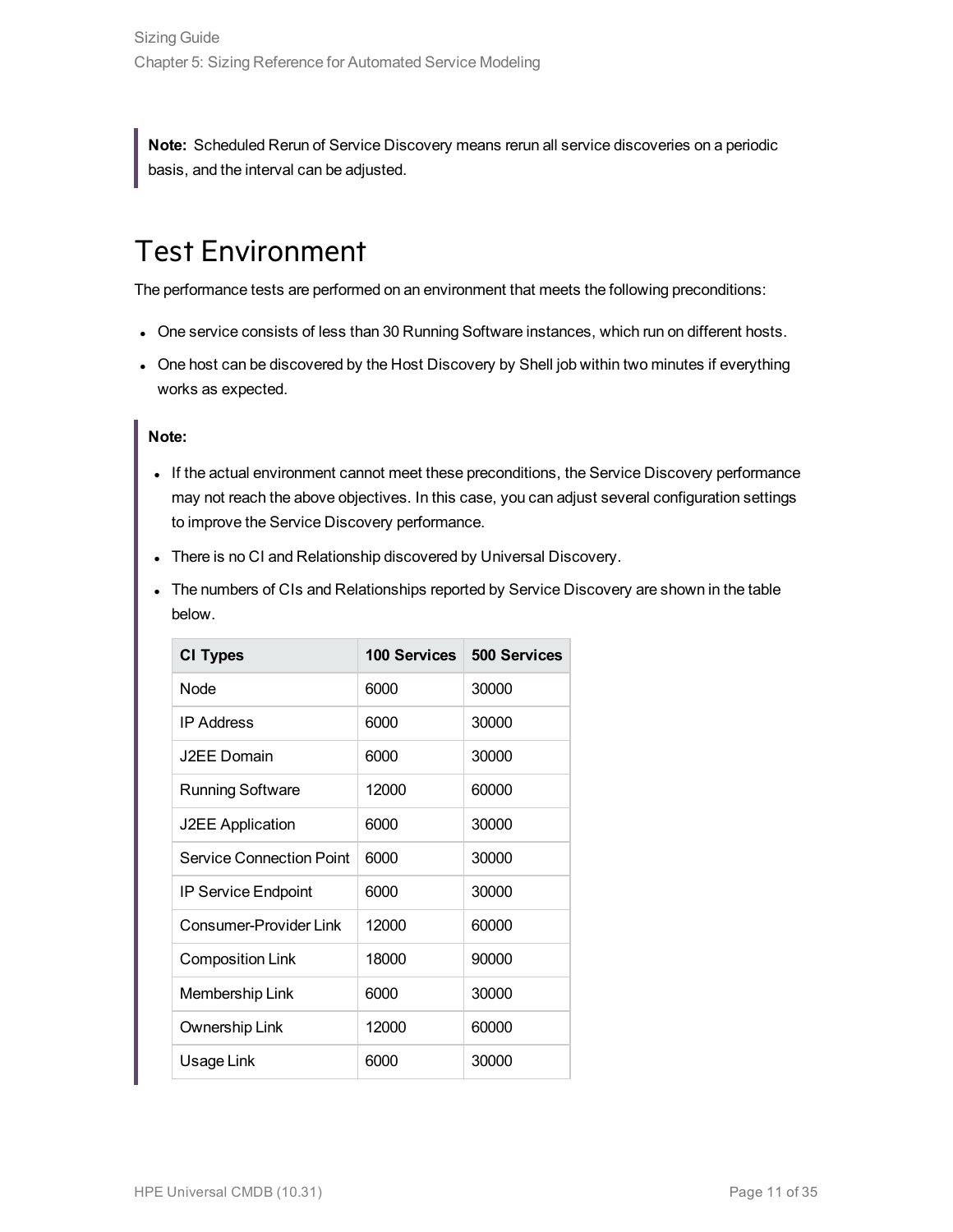## <span id="page-11-0"></span>**Configurations**

This chapter lists the hardware and configuration settings that we used in performance tests. The real numbers may vary depending on the actual environment.

### Infrastructure

The following table lists the configurations we used in performance tests for the scenario of Service Discovery only. They have been verified in testing environment and should be regarded as minimum conditions for Service Discovery only environment.

| Role                      | <b>CPU</b>            | <b>RAM</b> |
|---------------------------|-----------------------|------------|
| UCMDB Server              | 8 Cores 32 GB         |            |
| Data Flow Probe   8 Cores |                       | ∣ 16 GB    |
| Database                  | $8$ Cores $\pm$ 32 GB |            |

In an environment that has lower hardware configurations, the following results may occur:

- High CPU and memory usage
- Service Discovery cannot finish within the expected time

### JVM Heap Size

The following table lists the JVM heap size configurations used in the performance tests.

It is recommended that you make sure the environment meets the following configurations before you run Service Discovery.

| Role                                | -Xms | -Xmx |
|-------------------------------------|------|------|
| UCMDB Server   4096 MB   8192 MB    |      |      |
| Data Flow Probe   2048 MB   4096 MB |      |      |

You can adjust the JVM heap size in the following manner:

<sup>l</sup> For UCMDB server, set the **wrapper.java.maxmemory** parameter in the *<UCMDB\_Server\_ Home>***\bin\wrapper-platform.conf** file.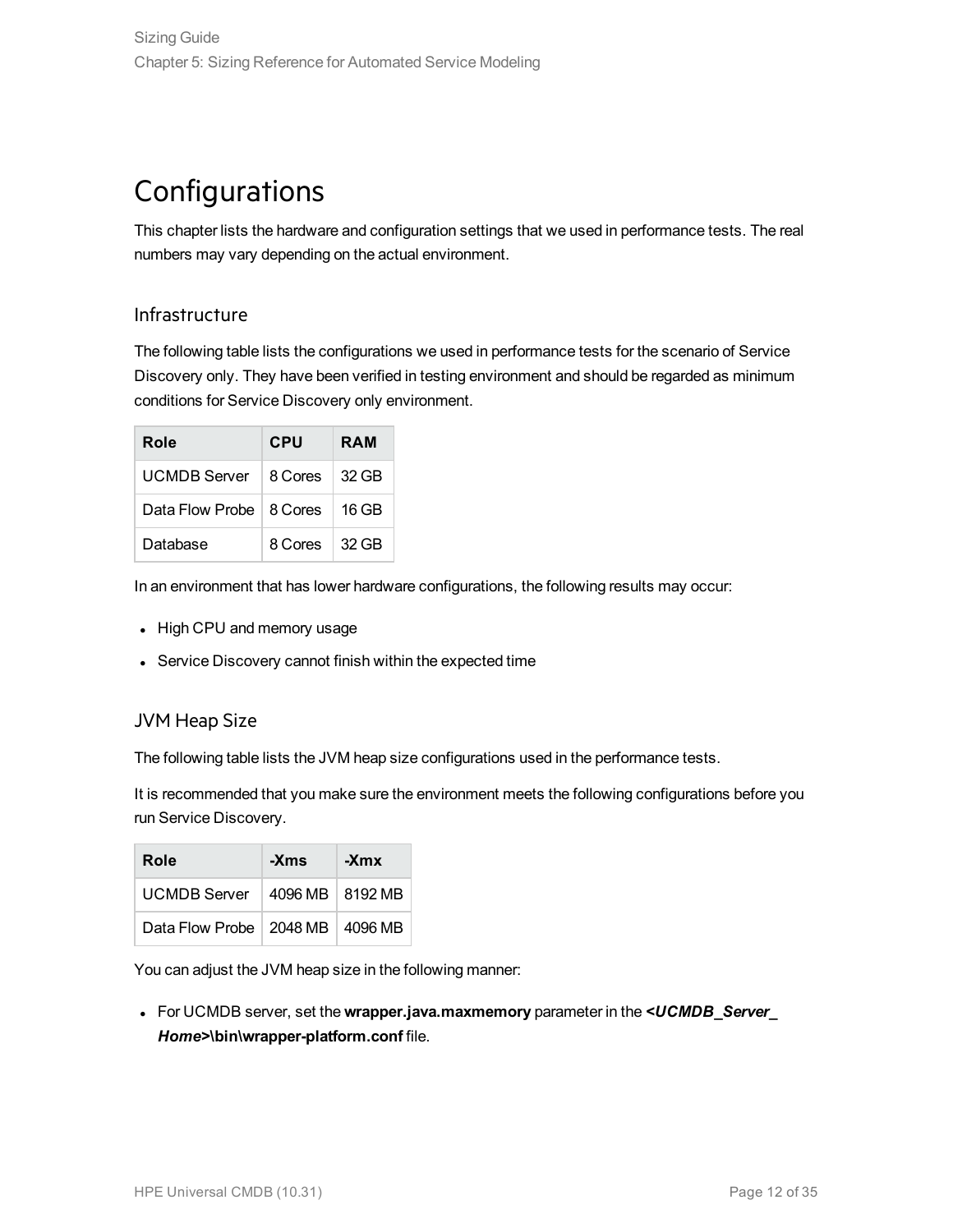<sup>l</sup> For Data Flow Probe, set the **set.GATEWAY\_MAX\_MEM** and **set.MANAGER\_MAX\_MEM** parameters in the *<DataFlowProbe\_Home>***\bin\WrapperEnv.conf** file. For more information, see the *HPE Universal CMDB Data Flow Management Guide*.

### Job Execution Threads

By default, the thread pool size on the Data Flow Probe is 80. Increasing this parameter can improve the Service Discovery performance, but will increase the workload on the Data Flow Probe. If you need to run a large number of service discoveries, you can increase this parameter accordingly.

The following table lists the thread distribution used in the performance tests, and we increased the thread pool size to 120.

| Job Name                             | Number of Threads |
|--------------------------------------|-------------------|
| <b>Business Element Resolver</b>     | 8                 |
| Host Discovery by Shell              | 64                |
| <b>Running Software Dependencies</b> | 16                |

You can adjust the thread pool size by setting the appilog.agent.local.services.poolThreads parameter in the **DataFlowProbe.properties** file. For more information, refer to the *HPE Universal CMDB Data Flow Management Guide*.

### Number of Data Flow Probes

In the performance tests, we used only one Data Flow Probe. Tests show that a Data Flow Probe with the above configurations is capable of handling 500 service discoveries. If your Data Flow Probe cannot meet the above configurations, you can distribute the service discoveries to multiple Data Flow Probes.

If you want to employ more Data Flow Probes, keep in mind that more Data Flow Probes can speed up Service Discovery but will also increase the workload on the UCMDB Server. Therefore, consider using more Data Flow Probes if the UCMDB Server is not heavily loaded.

## <span id="page-12-0"></span>Scenario 2. Service Discovery and Universal **Discovery**

This chapter describes the scenario that you already have Universal Discovery and want to introduce Service Discovery.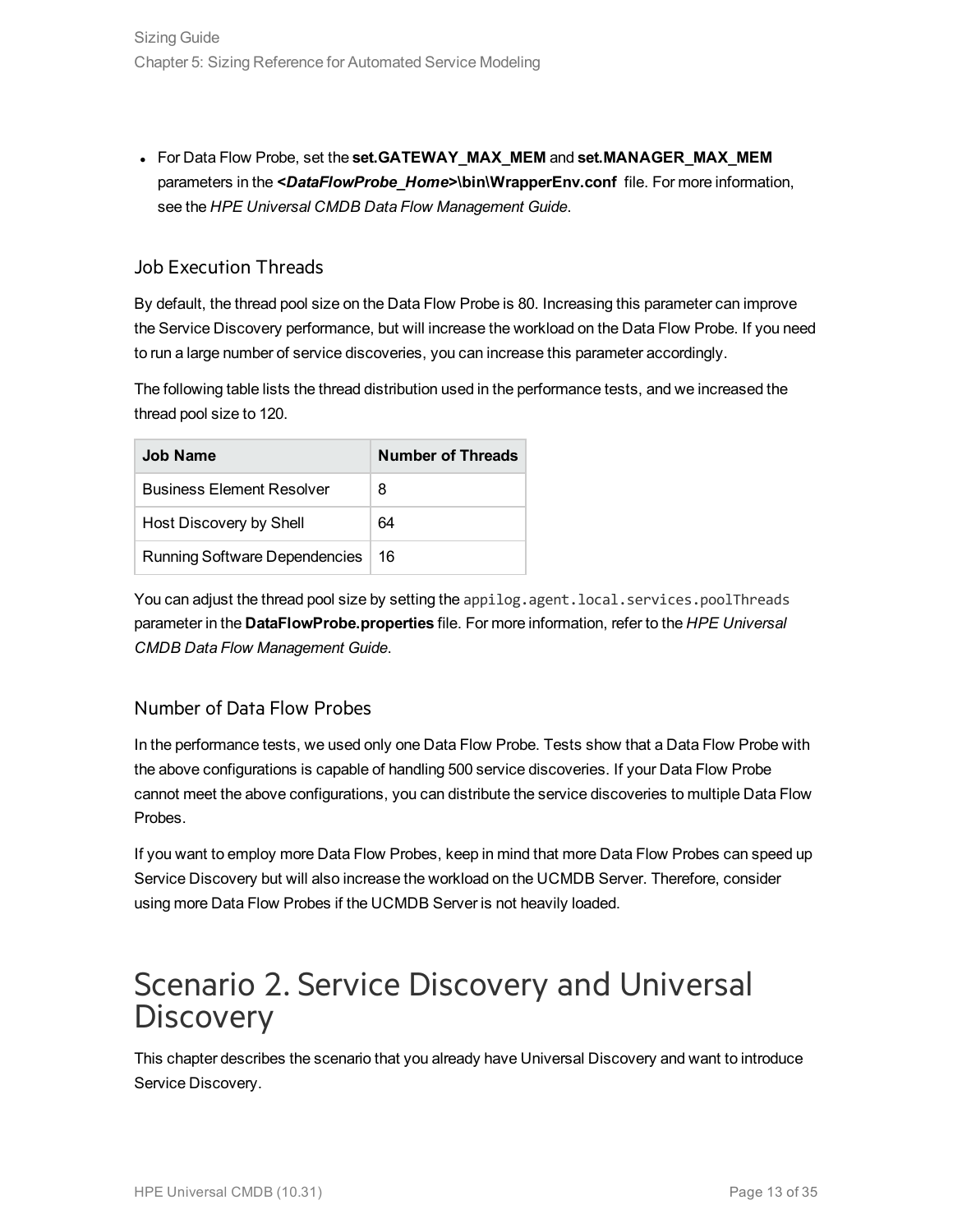## <span id="page-13-0"></span>**Objectives**

The following table lists the expected time to complete all service discoveries based on the data we collected in performance tests.

| Number of<br><b>Services</b> | <b>First Run of Service</b><br><b>Discovery</b> | <b>Scheduled Rerun of Service</b><br><b>Discovery</b> |
|------------------------------|-------------------------------------------------|-------------------------------------------------------|
| ~100                         | <8 hours                                        | <8 hours                                              |
| < 500                        | <24 hours                                       | <24 hours                                             |

**Note:** Scheduled Rerun of Service Discovery means rerun all service discoveries on a periodic basis, and the interval can be adjusted.

## <span id="page-13-1"></span>Test Environment

The performance tests are performed on an environment that meets the following preconditions:

- One service consists of less than 30 Running Software instances, which run on different hosts.
- One host can be discovered by the Host Discovery by Shell job within two minutes if everything works as expected.
- Existing UCMDB data has less than 30,000 nodes, and less than 20 million CIs and relationships.
- Service Discovery and Universal Discovery never run in the same time window. For more information, see ["Discovery](#page-14-0) Schedule" on the next page.

### **Note:**

- This scenario is slower than Scenario 1, because the large amount of existing UCMDB data increases the workload of processing the results sent from the Data Flow Probes.
- If the actual environment cannot meet these preconditions, the Service Discovery performance may not reach the above objectives. In this case, you can adjust several configuration settings to improve the Service Discovery performance.
- The numbers of CIs and Relationships reported by Service Discovery are shown in the table below.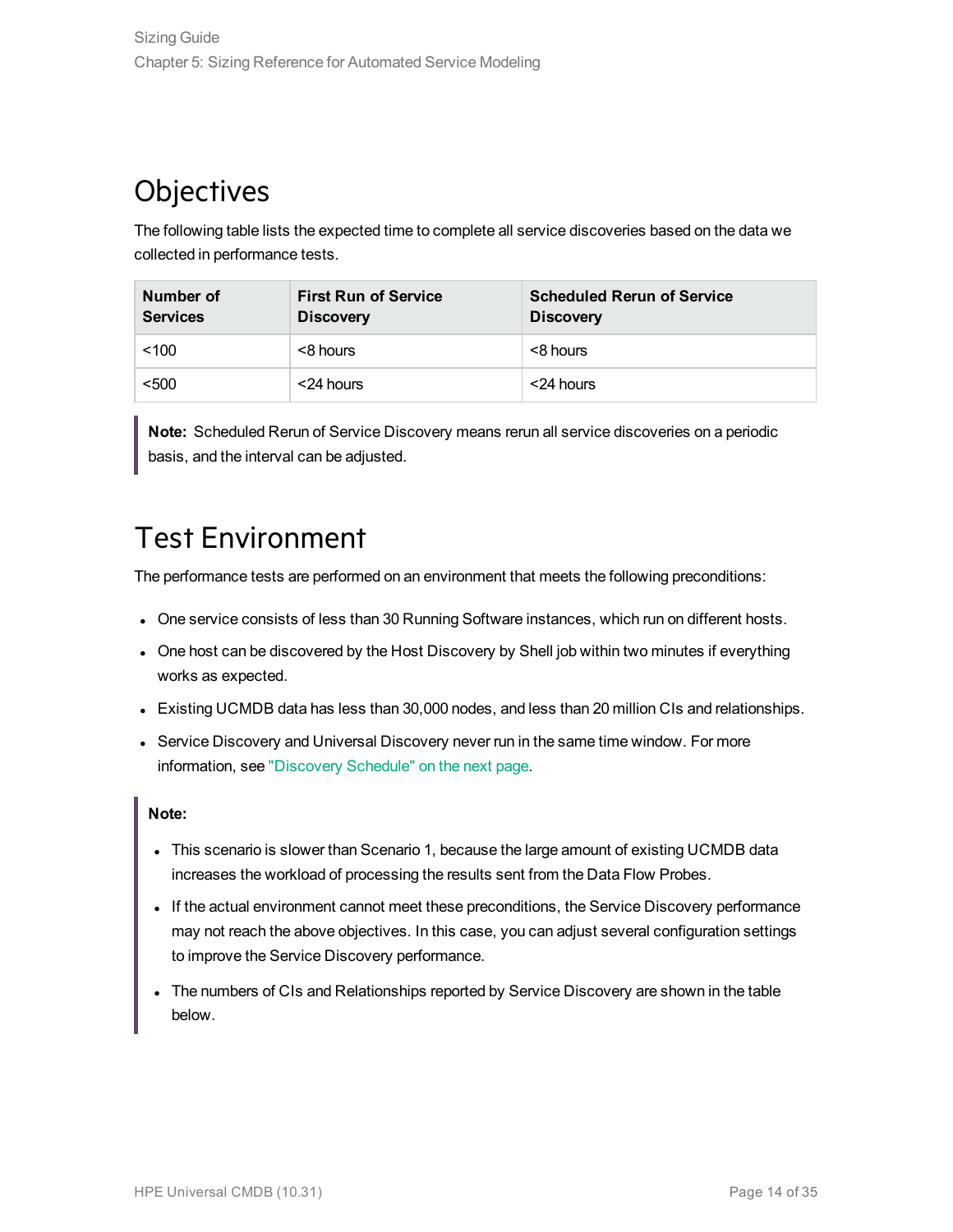| <b>CI Types</b>            | <b>100 Services</b> | <b>500 Services</b> |
|----------------------------|---------------------|---------------------|
| <b>Node</b>                | 6000                | 30000               |
| <b>IP Address</b>          | 6000                | 30000               |
| J2EE Domain                | 6000                | 30000               |
| <b>Running Software</b>    | 12000               | 60000               |
| <b>J2EE Application</b>    | 6000                | 30000               |
| Service Connection Point   | 6000                | 30000               |
| <b>IP Service Endpoint</b> | 6000                | 30000               |
| Consumer-Provider Link     | 12000               | 60000               |
| <b>Composition Link</b>    | 18000               | 90000               |
| Membership Link            | 6000                | 30000               |
| Ownership Link             | 12000               | 60000               |
| Usage Link                 | 6000                | 30000               |

## <span id="page-14-0"></span>Discovery Schedule

We strongly recommend that you schedule Service Discovery and Universal Discovery, so that Service Discovery, Universal Discovery, and Integration Service can run in different time slots.

**Note:** An overlapped execution of Service Discovery and Universal Discovery may,

• Slow down both types of discoveries.

Because the UCMDB Server uses the "first-come, first-served" mechanism, a later-arrived job must wait to be executed until the previous jobs are finished.

• Further increase the workload of the UCMDB Server and the Data Flow Probe.

For example, assume that you run Universal Discovery jobs once every day from Monday to Sunday before introducing Service Discovery. To avoid the overlapped execution of Service Discovery and Universal Discovery, consider the following policies:

- Define a job execution policy that disallows the execution of Universal Discovery jobs on weekends.
- Change the Service Discovery schedule so that Service Discovery is allowed to run on weekends.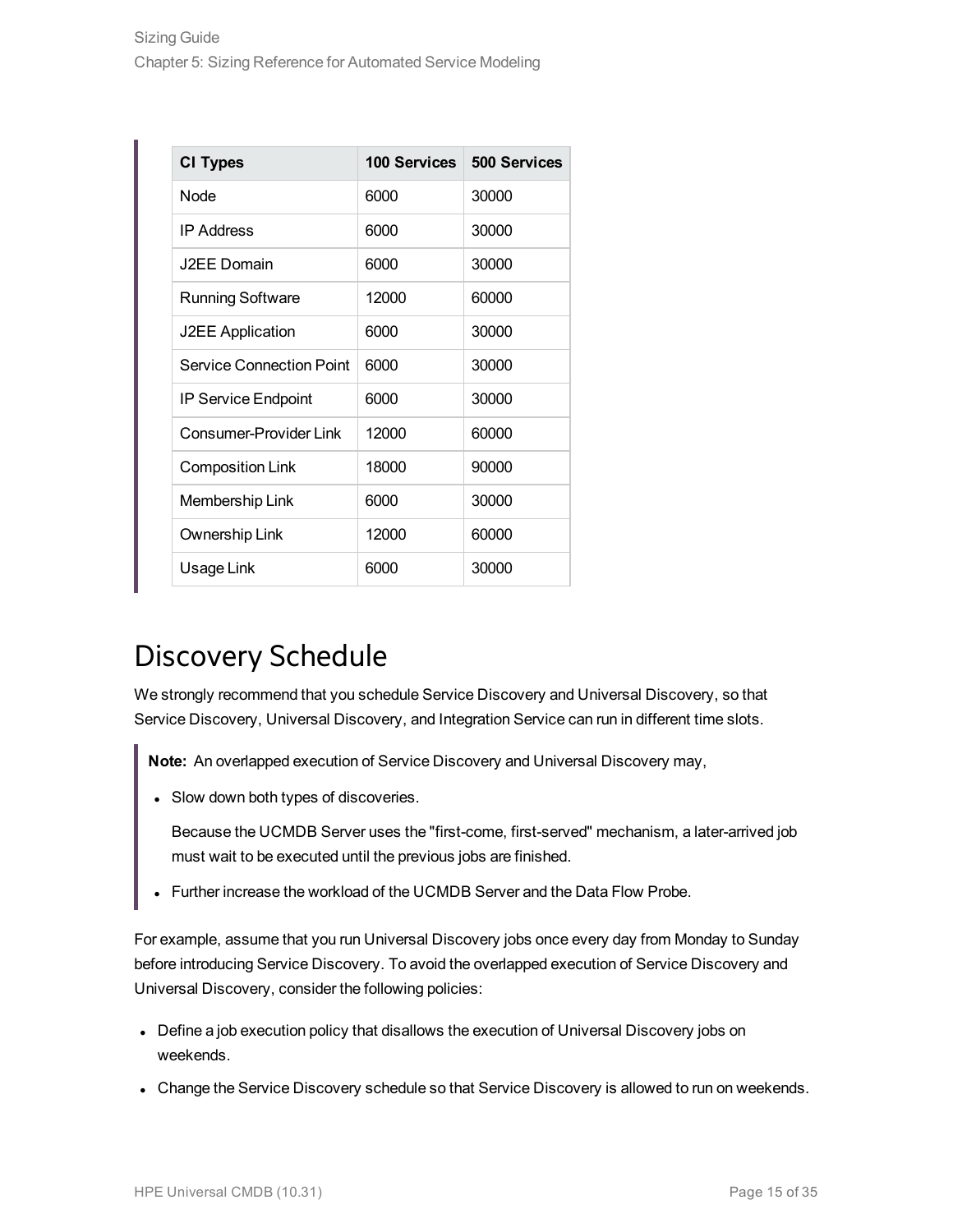For more information about job execution policies, refer to the *HPE Universal CMDB Data Flow Management Guide*.

## <span id="page-15-0"></span>Configurations

This chapter lists the hardware and configuration settings that we used in performance tests. The real numbers may vary depending on the actual environment.

### Infrastructure

Due to the large number of CIs and relationships discovered by Universal Discovery, more resources are required in the performance tests.

| Role            | <b>CPU</b> | <b>RAM</b> |
|-----------------|------------|------------|
| UCMDB Server    | 24 Cores   | 64 GB      |
| Data Flow Probe | 16 Cores   | 24 GB      |
| Database        | 24 Cores   | 64 GB      |

In an environment that has lower hardware configurations, the following results may occur:

- High CPU and memory usage
- Service Discovery cannot finish within the expected time

### JVM Heap Size

The following table lists the JVM heap size configurations used in the performance tests.

It is recommended that you make sure the environment meets the following configurations before you run Service Discovery.

| Role                                | -Xms | -Xmx |
|-------------------------------------|------|------|
| UCMDB Server   8192 MB   16384 MB   |      |      |
| Data Flow Probe   4096 MB   8192 MB |      |      |

You can adjust the JVM heap size in the following manner:

<sup>l</sup> For UCMDB server, set the **wrapper.java.maxmemory** parameter in the *<UCMDB\_Server\_ Home>***\bin\wrapper-platform.conf** file.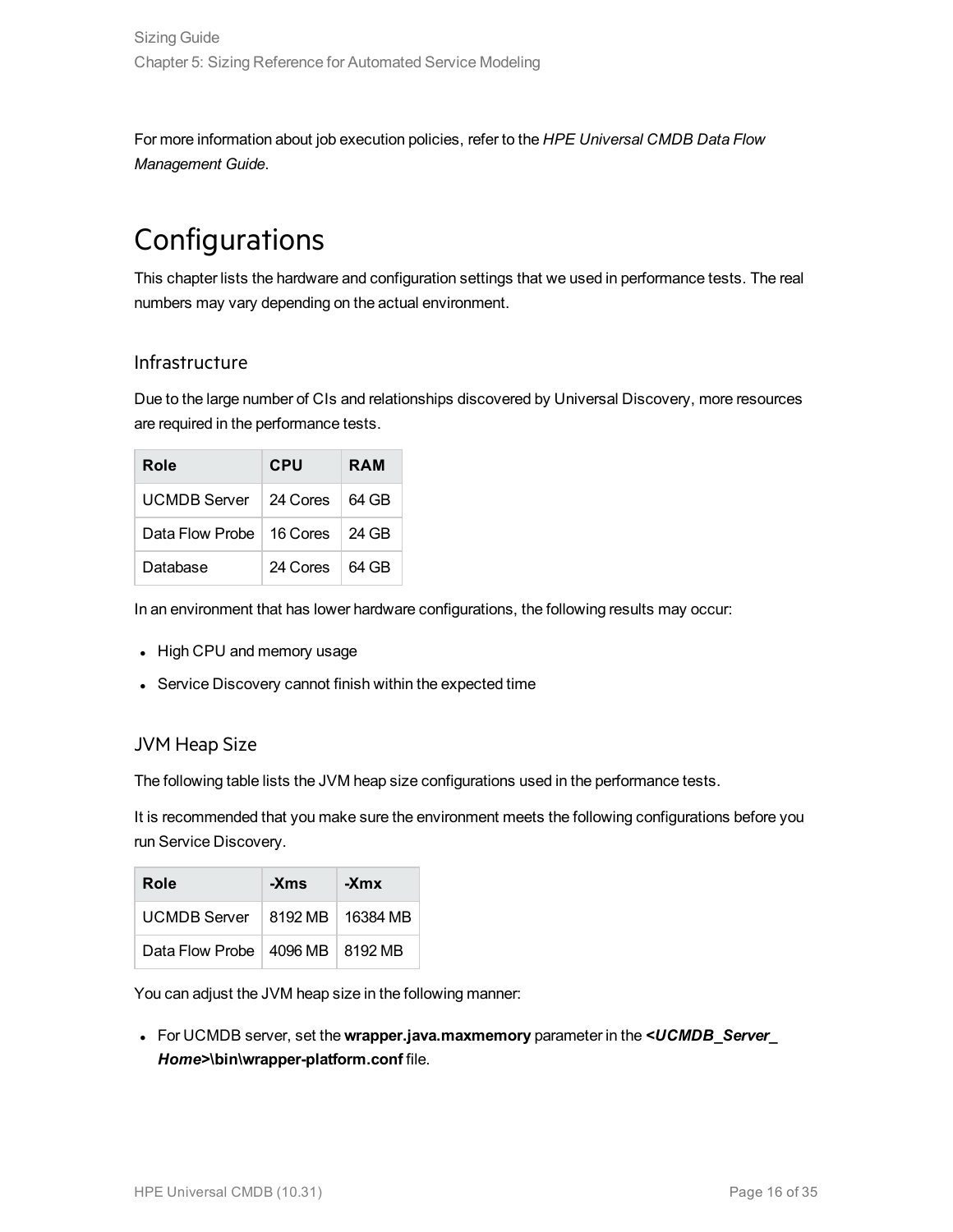<sup>l</sup> For Data Flow Probe, set the **set.GATEWAY\_MAX\_MEM** and **set.MANAGER\_MAX\_MEM** parameters in the *<DataFlowProbe\_Home>***\bin\WrapperEnv.conf** file. For more information, see the *HPE Universal CMDB Data Flow Management Guide*.

### Job Execution Threads

If you isolate the executions of Service Discovery and Universal Discovery as recommended, you can consider increasing the thread pool size of the Data Flow Probe to 120 and distributing the threads to different Service Discovery jobs as listed below.

| Job Name                             | <b>Number of Threads</b> |
|--------------------------------------|--------------------------|
| <b>Business Element Resolver</b>     | 8                        |
| Host Discovery by Shell              | 64                       |
| <b>Running Software Dependencies</b> | 16                       |

### Number of Data Flow Probes

If there is no IP range overlap between Service Discovery and Universal Discovery, it is recommended to use a dedicated Data Flow Probe to run Service Discovery. Of course, you can use your existing Data Flow Probes, and Service Discovery will share Data Flow Probes with Universal Discovery.

If you want to employ more Data Flow Probes, keep in mind that more Data Flow Probes can speed up Service Discovery but will also increase the workload on the UCMDB Server. Therefore, consider using more Data Flow Probes if the UCMDB Server is not heavily loaded.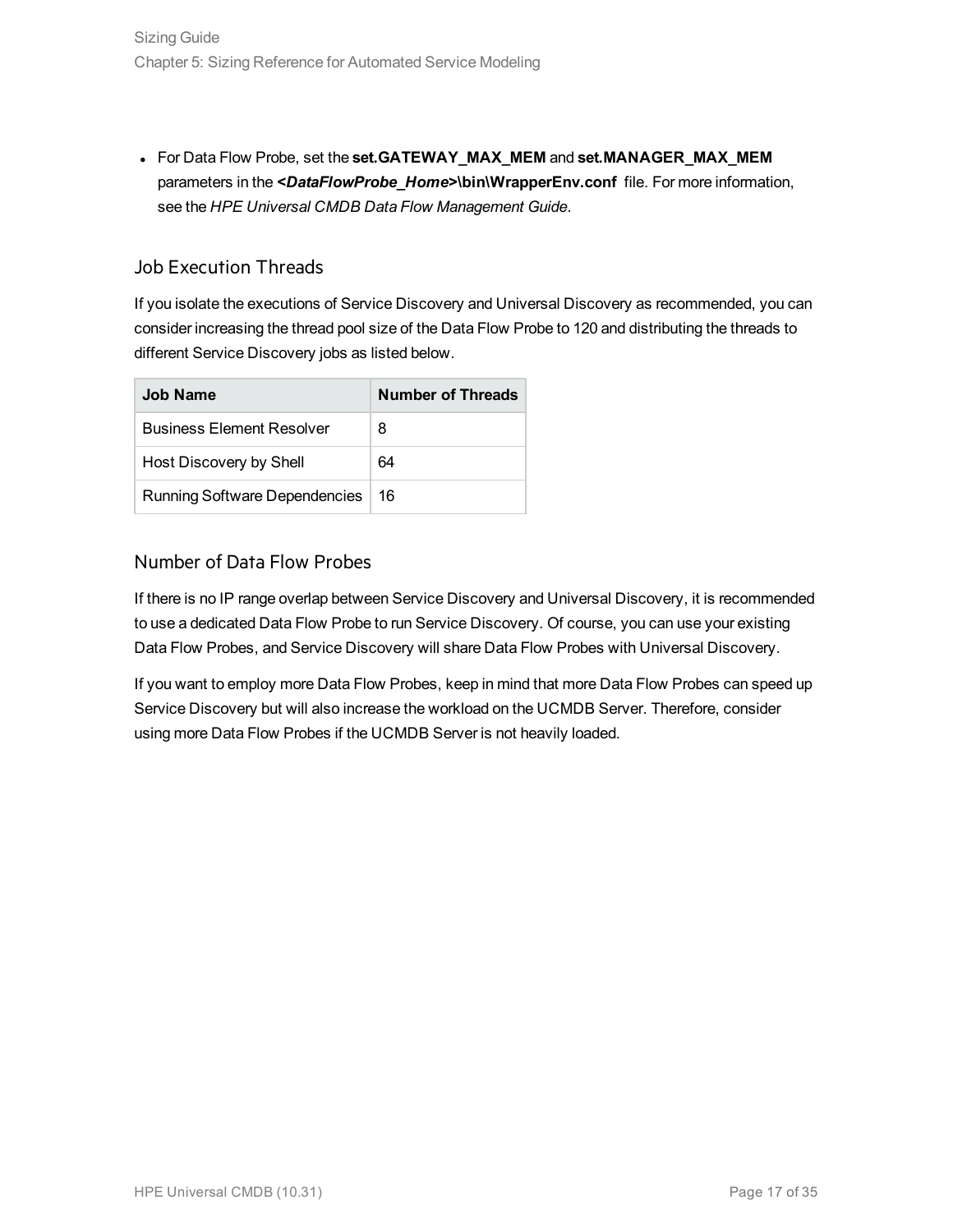# <span id="page-17-0"></span>Chapter 6: Universal Discovery Capacity

### This chapter includes:

| Metrics of Interest for 20K Scans Per Week - A Real Customer Environment 23 |  |
|-----------------------------------------------------------------------------|--|
|                                                                             |  |
|                                                                             |  |
|                                                                             |  |
|                                                                             |  |
|                                                                             |  |
|                                                                             |  |
|                                                                             |  |
|                                                                             |  |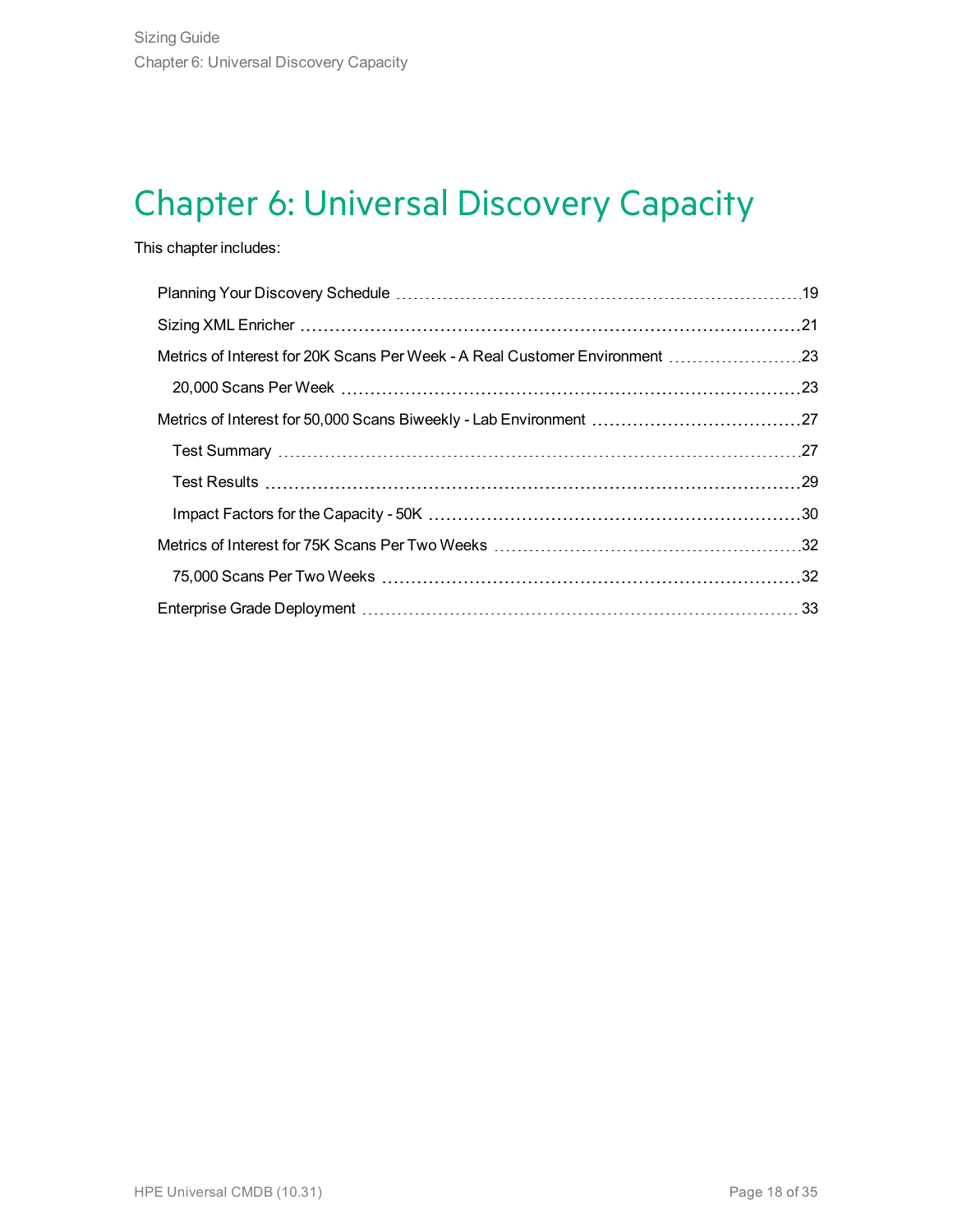# <span id="page-18-0"></span>Planning Your Discovery Schedule

Go to [Discovery](http://cmshelpcenter.saas.hp.com/CMSBP/index.html#current/CMSDiscUsecase.html?TocPath=Discovery|_____1) Use Cases and identify the list of discovery jobs you want to run to meet your operational needs.

Let us assume two basic use cases:

- Agentless discovery
- Agent-based discovery (two options, with or without call home setting)

|                                  | <b>Agent-based discovery</b>                              |                                                                         |  |
|----------------------------------|-----------------------------------------------------------|-------------------------------------------------------------------------|--|
| <b>Agentless Basic Discovery</b> | Option 1: For client<br>devices with call home<br>setting | <b>Option 2: For datacenter</b><br>devices without call home<br>setting |  |
| <b>ICMP Ping</b>                 | Call home processing                                      | <b>ICMP Ping</b>                                                        |  |
| Host Connection by Shell         | Inventory discovery by<br>scanner                         | Host Connection by Shell                                                |  |
| Host Resources by Shell          |                                                           | Inventory discovery by scanner                                          |  |
| Host Applications by Shell       |                                                           |                                                                         |  |

When you think about these basic use cases, a couple of questions will arise:

- How many probes are required to complete your discovery?
- How frequently can you run these jobs? What is the valid business use case on the rediscovery interval?
- Is there an upper limit on the number of trigger CIs a probe can handle?

Planning your discovery capacity based on your use cases will give you good handle on the number of related CIs per discovered node. When planning capacity, among other issues, you should consider the ratio of managed nodes in your CMDB to node-related CIs. Node-related CIs include all CIs of types that are subclasses of Application Resource, Node Element, or Running Software.

The following diagram gives you an idea on the number of node-related CIs you can discover for each managed node based on the size and use cases. This number depends on the size of your deployment and the number of managed nodes the more managed nodes you maintain in the CMDB, the fewer node-related CIs you can discover for each managed node.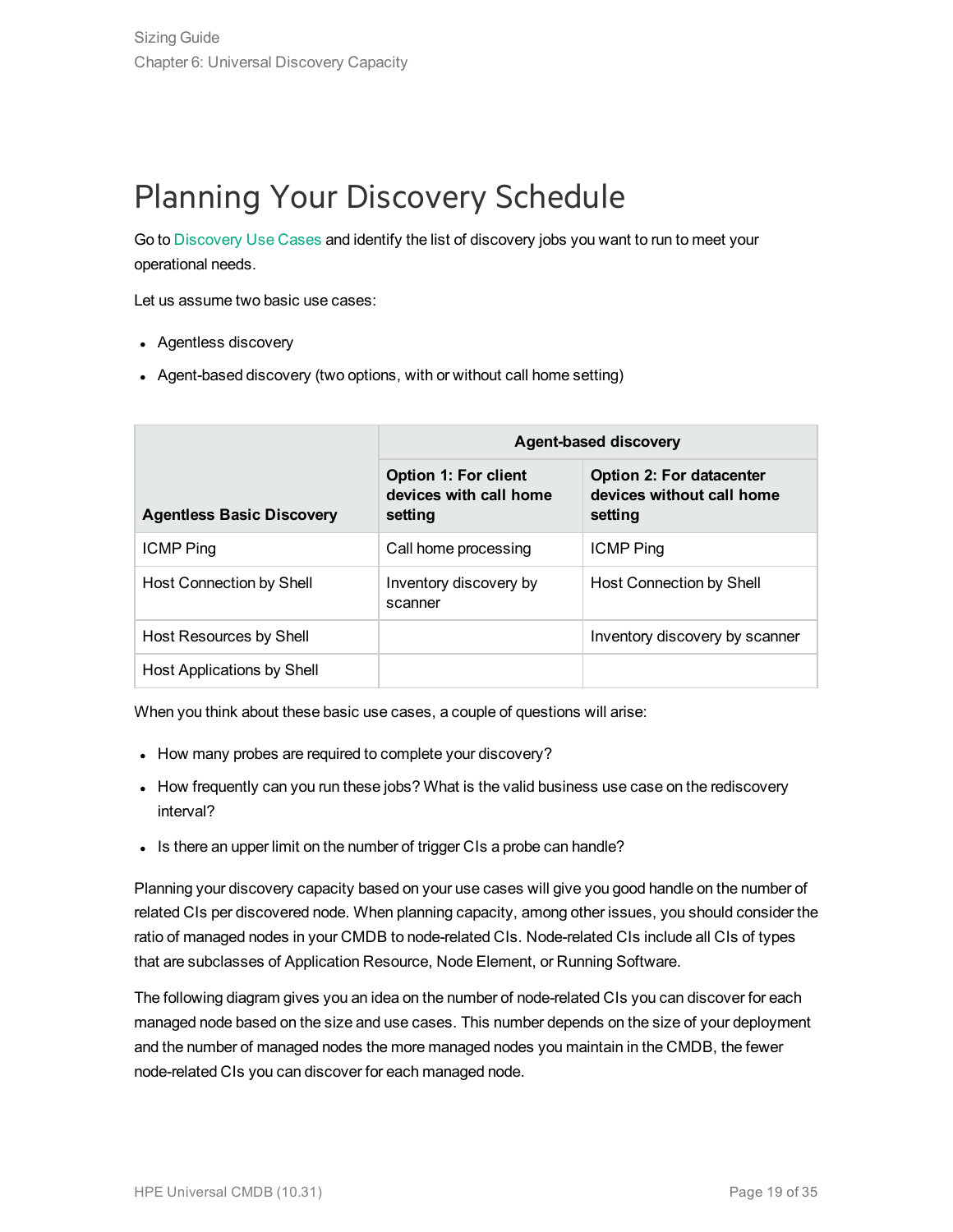



For example, in an enterprise deployment, if you are running 336,000 managed nodes, you can discover 160 node-related CIs for each managed node. If you are running only 108,000 managed nodes, you can discover 500 resource CIs for each managed node. This ratio will give you an idea on the scalability and deployment strategy.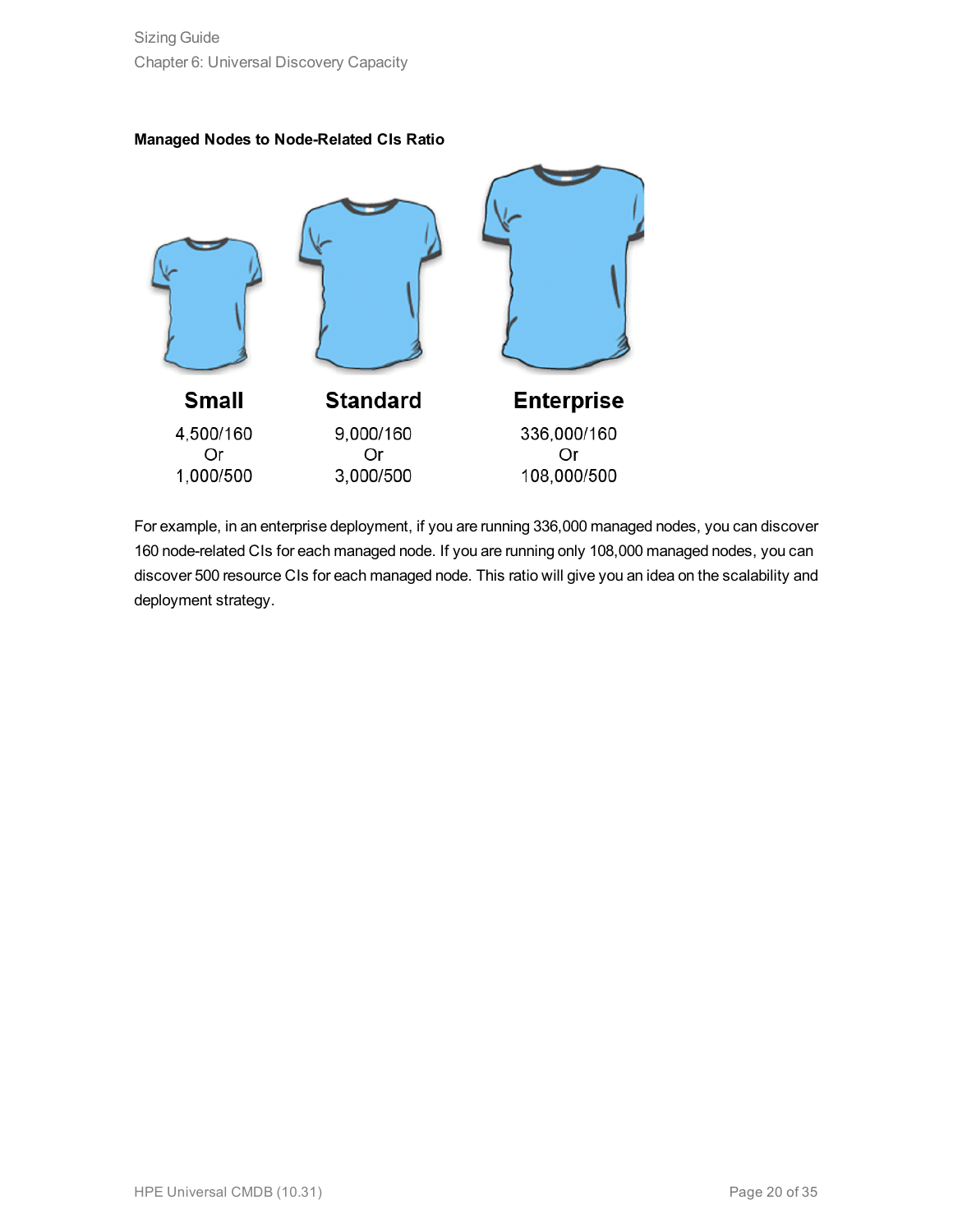## <span id="page-20-0"></span>Sizing XML Enricher

The XML Enricher is used in UD Inventory scan jobs to process scan files. If your CMS environment leverages UD Inventory jobs, then you need to plan for extra memory requirement on the probes for the XML Enricher. Starting from Universal Discovery version 10.10, the XML Enricher is re-written in Java and uses 64-bit JRE.

The table below summarizes the memory and thread settings required to run XML Enricher process:

| <b>Probe Deployment</b><br><b>Mode</b> | <b>XML Enricher Thread</b><br>Count | <b>XML Enricher JVM</b><br>Memory (MB) | <b>XML Enricher</b><br><b>Mode</b> |
|----------------------------------------|-------------------------------------|----------------------------------------|------------------------------------|
| <b>Small</b>                           |                                     | 3584                                   | Database                           |
| <b>Standard</b>                        | 2                                   | 5120                                   | Memory                             |
| <b>Enterprise</b>                      | 4                                   | 8192                                   | Memory                             |

**Small deployment of the probe.** In this mode the XML Enricher is configured to use the DB mode to save memory.

DB mode for the XML Enricher is an option which can be leveraged for small size deployment where it stores the largest portion of the SAI files and the file data in the temporary database instead of keeping it in memory. It saves quite a bit of memory, but the processing speed for incoming scan files is degraded and disk I/O on the server running the probe will show some spikes.

**Standard deployment of the probe.** The number of XML Enricher threads plays a vital role in the probe sizing for the Standard probe deployment.

**Enterprise deployment of the probe.** The Enterprise mode uses more threads and more memory for processing, but has the best performance (provided that the probe's hardware is sized appropriately). If one needs to scale even more (if there is a build-up of scan files in the **Incoming** directory of the XML Enricher), one can increase the amount of threads further.

HPE CMS product R&D team has tested up to 8 XML Enricher threads working in parallel. But in this case large amounts of memory (up to 16 GB) needs to be allocated for its JVM, so it does not run out of the probe memory when processing very large scan files.

**Note:** The XML Enricher runs as a separate process from the probe and has its own JVM. Even if the XML Enricher runs out of memory, it does not affect the probe process that runs separately. Increasing the XML Enricher thread count helps to improve scan processing performance.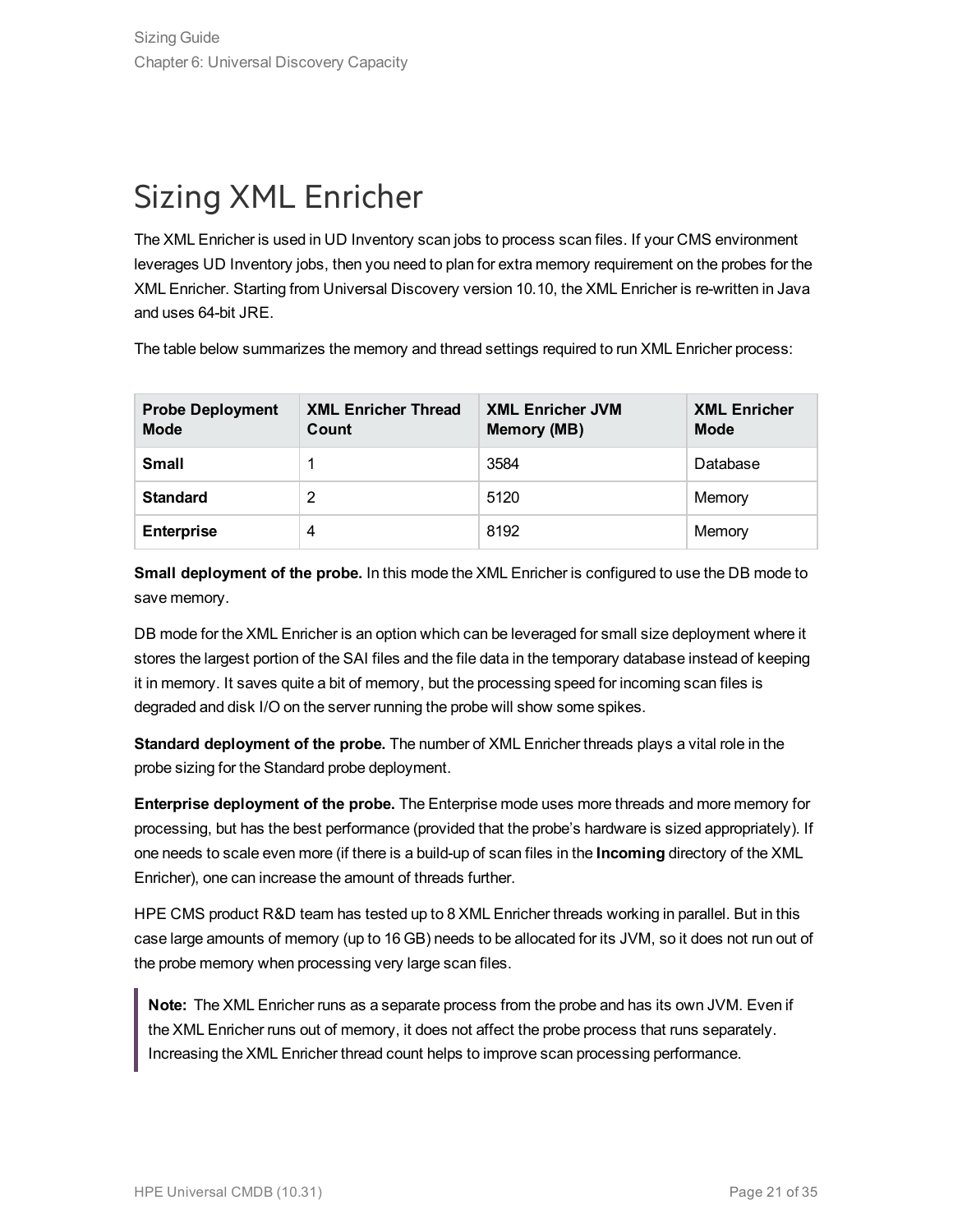Higher numbers of threads that are allocated to the XML Enricher service results in higher amounts of CPU and memory that the XML Enricher process consumes. As a result, the processing of scan files runs faster and faster. However, too many threads may slow down the processing if there is not enough CPU or memory resources available. In this case, disk performance becomes a constraining factor.



Data Flow Probe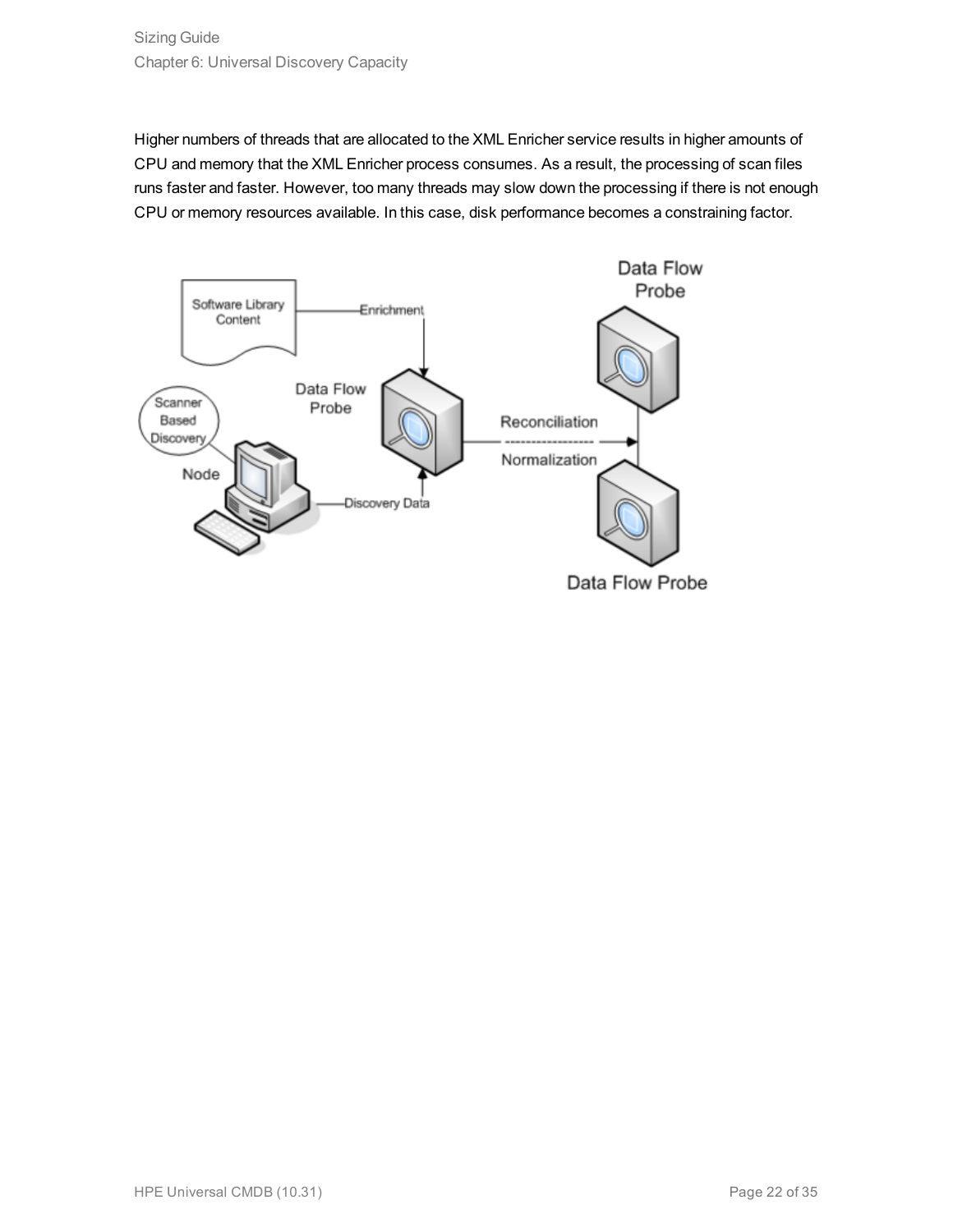## <span id="page-22-0"></span>Metrics of Interest for 20K Scans Per Week - A Real Customer Environment

**Note:** This scenario was verified on UCMDB version 10.22.

UCMDB/UD can be deployed in many ways and you can configure discovery in various ways. For example, you have the option to choose **Zone-Based Discovery** to run inventory scans and **Discovery Modules/Jobs** to configure other discovery jobs. The metrics below provides a guidance on the sizing of a probe server that the CMS product team has fully tested in customer environments.

The following typical scenario has been tested for your reference.

| <b>Scenario</b>                    | <b>Description</b>                                                                                                                                          |
|------------------------------------|-------------------------------------------------------------------------------------------------------------------------------------------------------------|
| 20,000<br><b>Scans per</b><br>week | This scenario is based-on some impact factors. For example, average number of CIs<br>per scan, DB size, network latency, device online times ot, and so on. |

## <span id="page-22-1"></span>20,000 Scans Per Week

An enterprise grade probe server is capable of handling at least 20,000 scans per week on the condition that the average number of related CIs for each scan is 250. This means that the total count of related CIs on the probe DB (**ddm\_discovery\_results**) will reach 5 million CIs. When the total count of related CIs on the probe DB continues to grow while more scans are executed, a probe server performance decrease is observed. This depends on the diversity of the data in the DB. As shown in the following diagram, there is a capacity threshold on the probe DB, beyond which the capacity decreases a lot.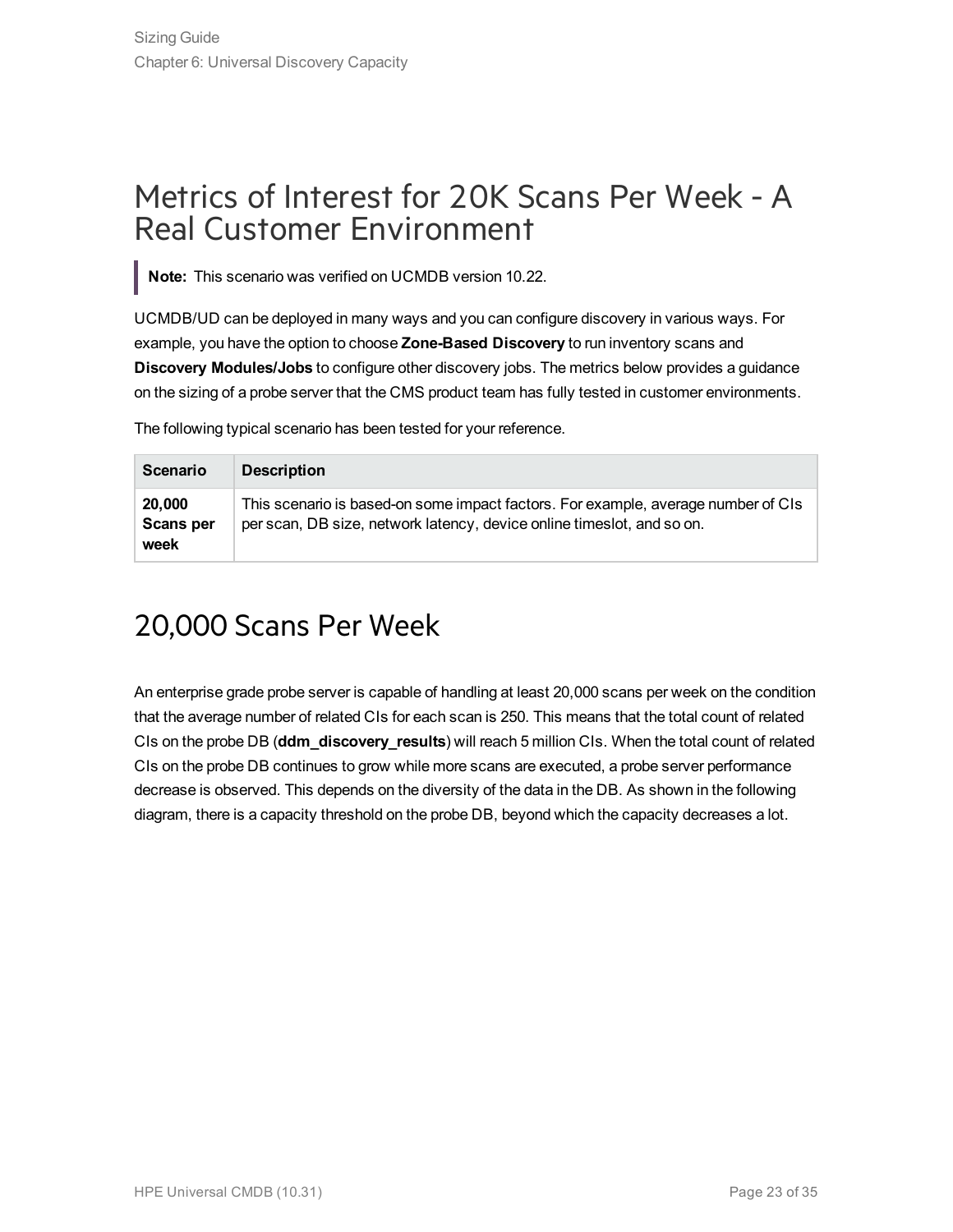

The numbers below are benchmark results from lab tests. Test results are based on enterprise grade UCMDB and Data Flow Probe servers. Time in seconds shows the amount of time it took to run the discovery jobs in the HPE Lab environment per discovery trigger (that is, per node or IP).

| Discovery Job                   | Low Network Latency (sec) | High Network Latency (sec) |
|---------------------------------|---------------------------|----------------------------|
| <b>Host Connection by Shell</b> | 2.28                      | 4.72                       |
| <b>Host Resources</b>           | 365.33                    | 474.929                    |

### **IOPS Numbers from sampling analysis for Inventory scan on virtual environment client devices**

The VMware vRealize tool was used to measure IOPS peak usage. 2 to 3 scan files are received per min to the incoming folder. Number of XML Enricher is set to 2 threads.

| <b>Scanner Configurations</b>                             | # Threads | Peak IOPS |
|-----------------------------------------------------------|-----------|-----------|
| Key hardware data and no file data                        | 8         | 900       |
| Key Hardware and File Data (Key installation Directories) | 4         | 2300      |
| Key Hardware and all file data                            | 4         | 3400      |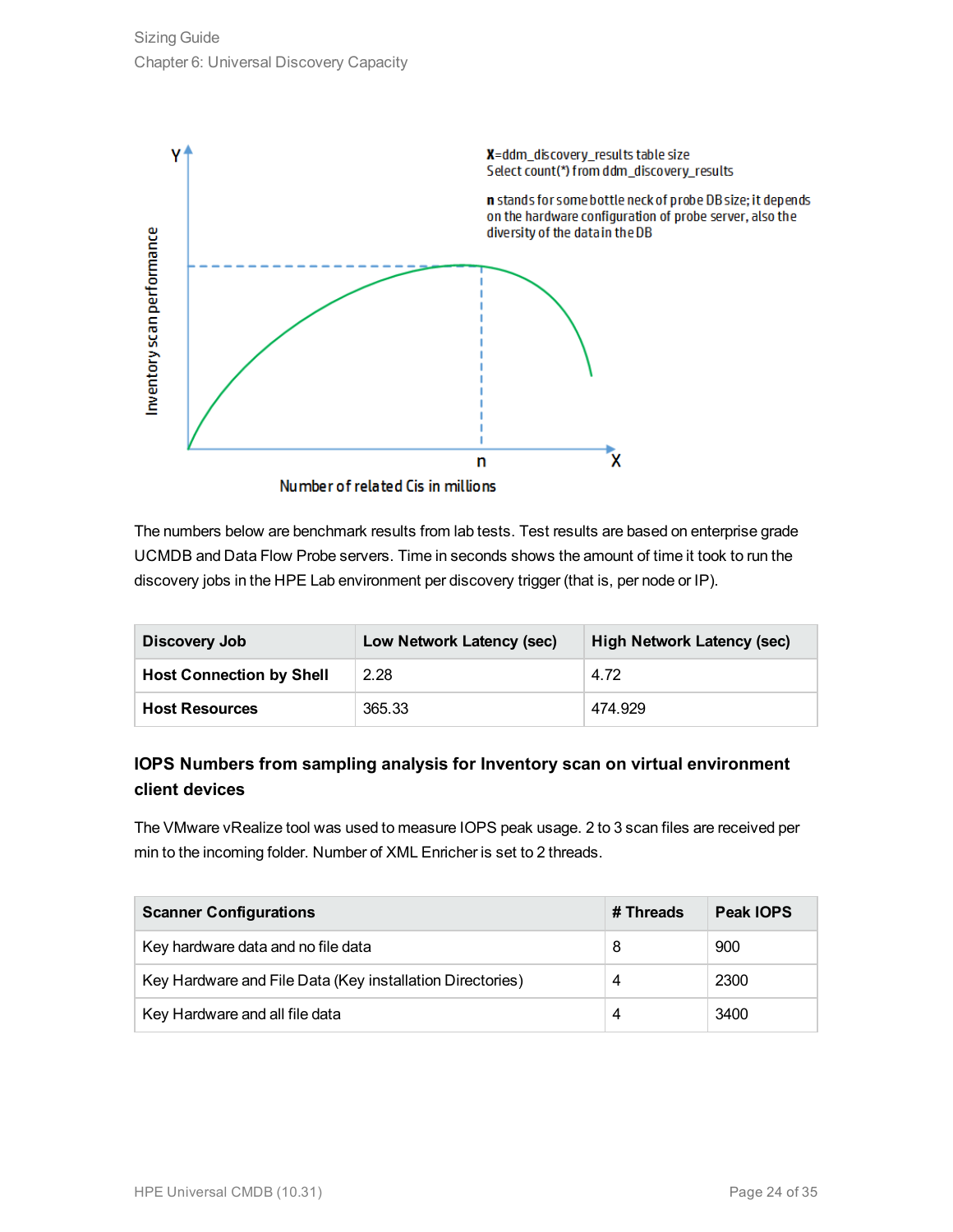### **Test Bed – UCMDB/UD deployment and configuration**

• Enterprise edition in ["Infrastructure](#page-6-0) Requirements " on page 7

**Note:** There are 3 types of deployment, and the test bed we used is Enterprise edition.

**.** "Enterprise Grade [Configuration"](#page-7-0) on page 8

#### **Note:**

- VMware virtualization were used to spin up probes machines and dedicated VCPUs were assigned.
- High end performance storage
- Inventory scans were tested with NTCMD, SSH, and UDA protocols.

### **Impact factors on the discovery capacity per probe per week**

The data in the table below are collected during the testing for the probe capacity of 20,000/250 scan per week.

**Impact Factors** show what will impact the probe capacity.

The **Value** column shows the value used for the impact factor during our testing.

| <b>Impact Factors</b>                                 | Value used in testing                  | <b>Comments</b>                                                                                                                                                                                                                                            |
|-------------------------------------------------------|----------------------------------------|------------------------------------------------------------------------------------------------------------------------------------------------------------------------------------------------------------------------------------------------------------|
| Average number of related CIs per<br>scan             | 250                                    | The type of operating<br>system has impact on<br>the number of installed<br>software CIs. For<br>example, enabling<br><b>BaseUnixOs.sai for the</b><br><b>XML Enricher to process</b><br>Unix scan files will<br>introduce a lot of<br>installed software. |
| Frequency of reassign IP for client<br>device by DHCP | 15,000 client devices: every 7<br>Days |                                                                                                                                                                                                                                                            |
| The number of management zones<br>used                | $\Omega$                               | Refer to the<br>management zone<br>configuration.                                                                                                                                                                                                          |
| Connect failure ratio                                 |                                        | The connection may fail                                                                                                                                                                                                                                    |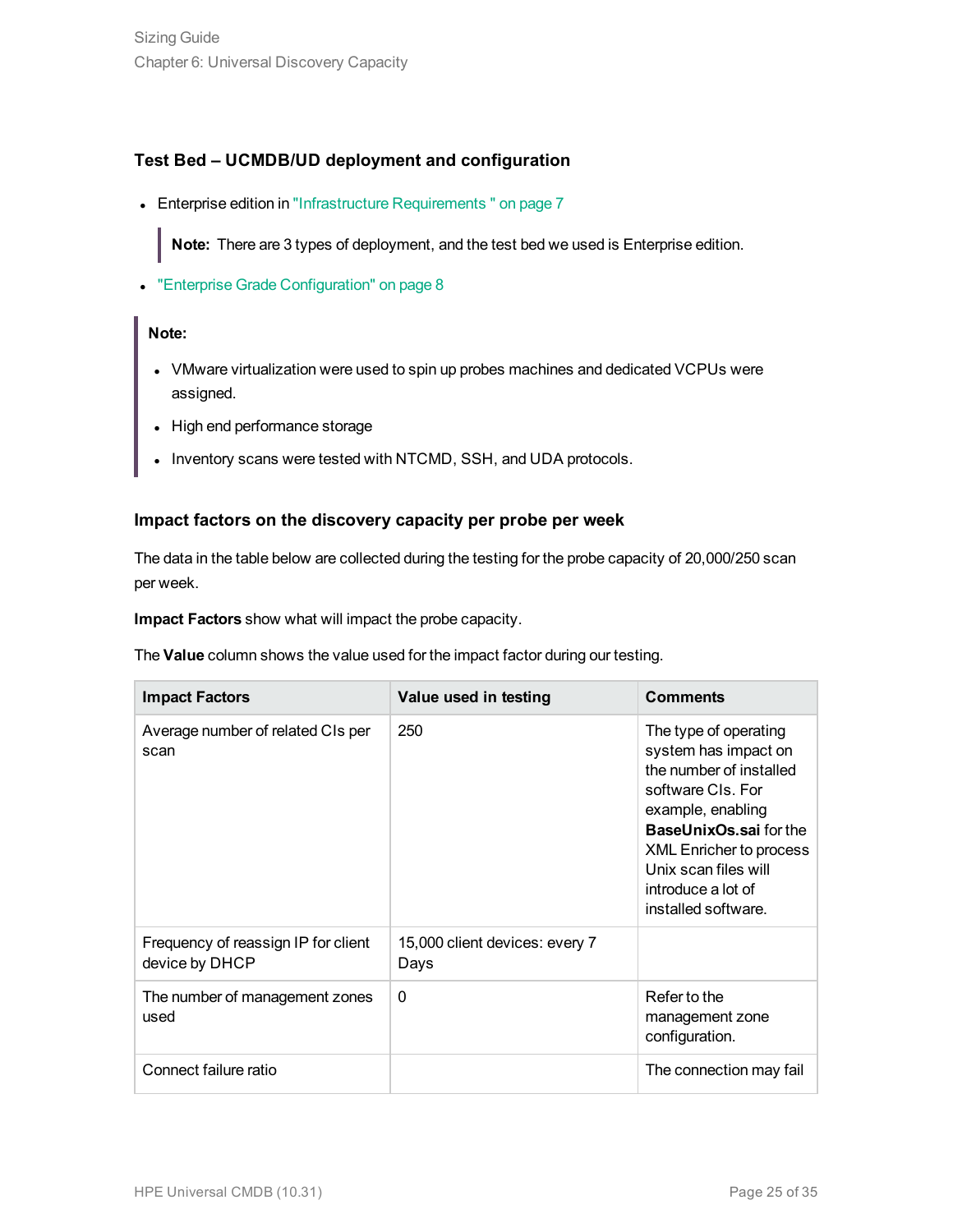| <b>Impact Factors</b>                                | Value used in testing                                                                                                                                                                           | <b>Comments</b>                                                                                                              |
|------------------------------------------------------|-------------------------------------------------------------------------------------------------------------------------------------------------------------------------------------------------|------------------------------------------------------------------------------------------------------------------------------|
|                                                      |                                                                                                                                                                                                 | due to network issue or<br>during moving. This<br>depends on your<br>environment.                                            |
| Network latency between probe &<br>discovery devices | In the same LAN: $\sim$ 320 ms                                                                                                                                                                  | Usually this is the ping<br>time from probe to<br>discovery nodes.                                                           |
| Number of IPs                                        | 0.5 million                                                                                                                                                                                     |                                                                                                                              |
| Devices online timeslots                             | Data Center: 24 hours/day<br>Client: 8 hours/day                                                                                                                                                |                                                                                                                              |
| Change Ratio for the discovered<br>CIs               | Less than 11%                                                                                                                                                                                   | The higher change ratio<br>of discovered CIs, the<br>longer time it takes to<br>push the changed CIs to<br>the UCMDB server. |
| Discovery jobs                                       | For fixed IPs:<br>• Range IPs by ICMP<br>• Host Connection by Shell<br>• Inventory Discovery by<br>Scanner<br>For Dynamic IPs:<br>• Call home processing<br>• Inventory Discovery by<br>Scanner |                                                                                                                              |
| # Max worker number per probe                        | 200                                                                                                                                                                                             |                                                                                                                              |
| # Threads of Inventory Discovery<br>by Scanner       | 40                                                                                                                                                                                              |                                                                                                                              |
| Schedule of Inventory Discovery by<br>Scanner        | Weekly: 24x7, no blackout policy                                                                                                                                                                |                                                                                                                              |
| Number of total CIs in UCMDB                         | Data Center: 18 million (CIs &<br>relationships)<br>Client: 25.2 million (Cls &<br>relationships)                                                                                               | Pay attention to installed<br>software CI. Usually it<br>plays a great portion.                                              |
| The size of probe DB tables                          | ddm_discovery_results: 3.5<br>million                                                                                                                                                           |                                                                                                                              |
|                                                      | ddm_map_objectid: 3 million                                                                                                                                                                     |                                                                                                                              |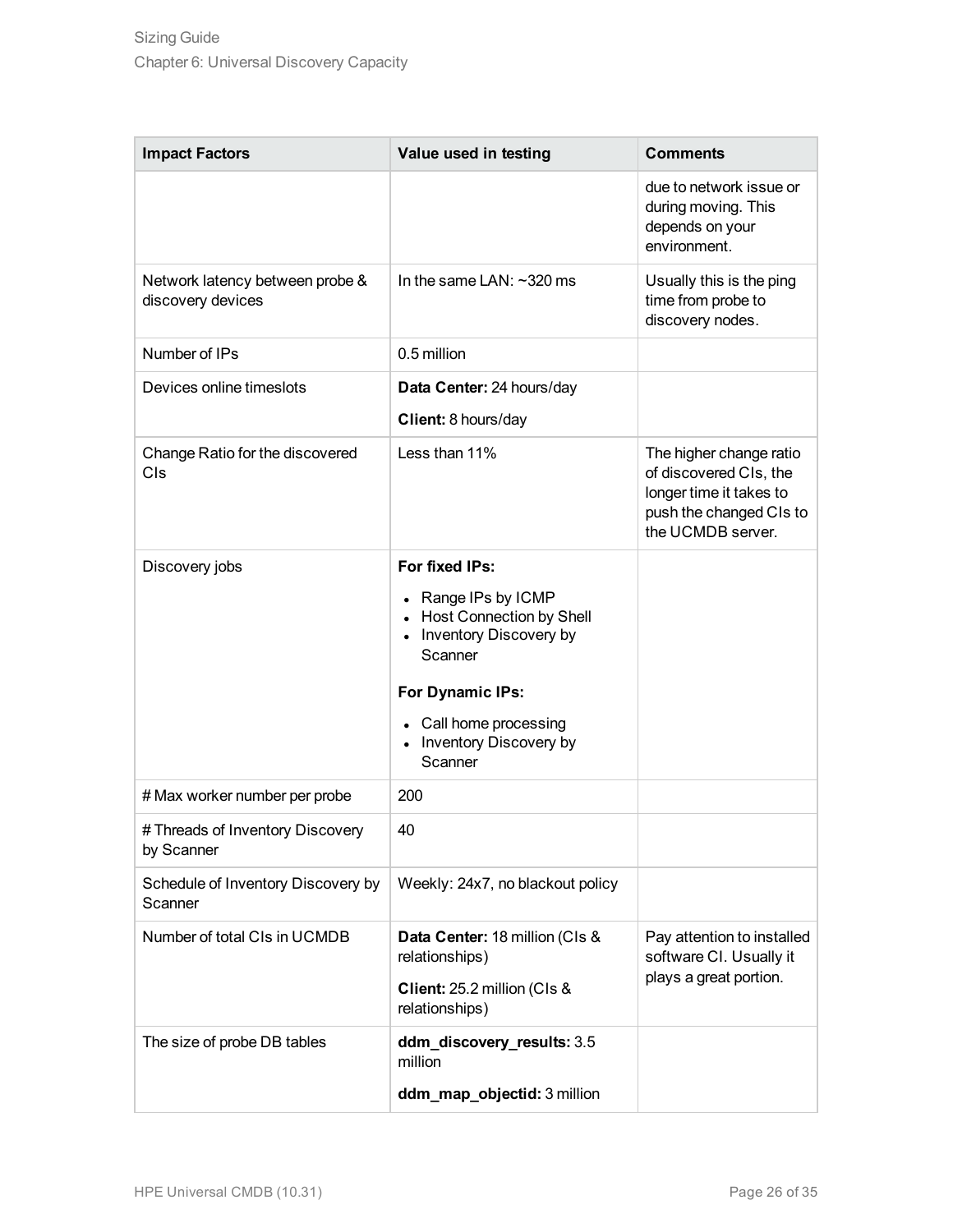## <span id="page-26-0"></span>Metrics of Interest for 50,000 Scans Biweekly - Lab Environment

## <span id="page-26-1"></span>Test Summary

### **Conclusion**

This testing is running against 50,000 devices (per device per scan) in a simulated environment. The time spent on scanning the remote devices are not counted in; the network latency does not exist since the simulated environment is running on the lab in the same VLAN, which means there is no scanner connect failure. The auto-deletion seldom happen because there is no device change in the simulated environment.

The whole testing finished in one week. Considering this result, it is confident that in a biweekly schedule, 50,000 devices can be scanned in a real customer environment, thus Data Flow Probe capacity can be increased to 50,000 devices, with each device contributing 360 CIs and relationships, and the total data volume will be 17.7 million CIs and relationships in UCMDB server.

### **Background**

This testing is designed to simulate a scenario of 50,000 devices by running 3 jobs (**Range IPs by ICMP**, **Host Connection by Shell**, and **Inventory Discovery by Scanner**), in order to measure how long it takes to finish discovering these devices.

The testing environment is populated first with these 50,000 scan files, with all probe data cleared. This is to make sure there is no redundant and touching which will speed up the whole data-in, the operations on server side are mainly update and merge.

| <b>Role in Group</b>                           | <b>CPU</b>             | <b>RAM</b> | <b>OS</b>                                           | <b>Hard</b><br><b>Drive</b> | Port | <b>SID</b> |
|------------------------------------------------|------------------------|------------|-----------------------------------------------------|-----------------------------|------|------------|
| Database Server - Oracle                       | 32 cores<br>$2.40$ Ghz | 128GB      | <b>Red Hat Enterprise</b><br>Linux 7.0 64-bit       | 1.4<br>TB                   | 1521 | sid=pcoe   |
| <b>UCMDB Server 10.30</b>                      | 16 cores<br>2.40Ghz    | 128GB      | <b>Windows Server</b><br>2008 R <sub>2</sub> 64-bit | 1.3<br>TB                   |      |            |
| Data Flow Probe 10.30<br>simulated environment | 32 cores<br>$2.40$ Ghz | 128GB      | <b>Windows Server</b><br>2008 R2 64-bit             | 1.3<br>ТB                   |      |            |

### **Test Environment**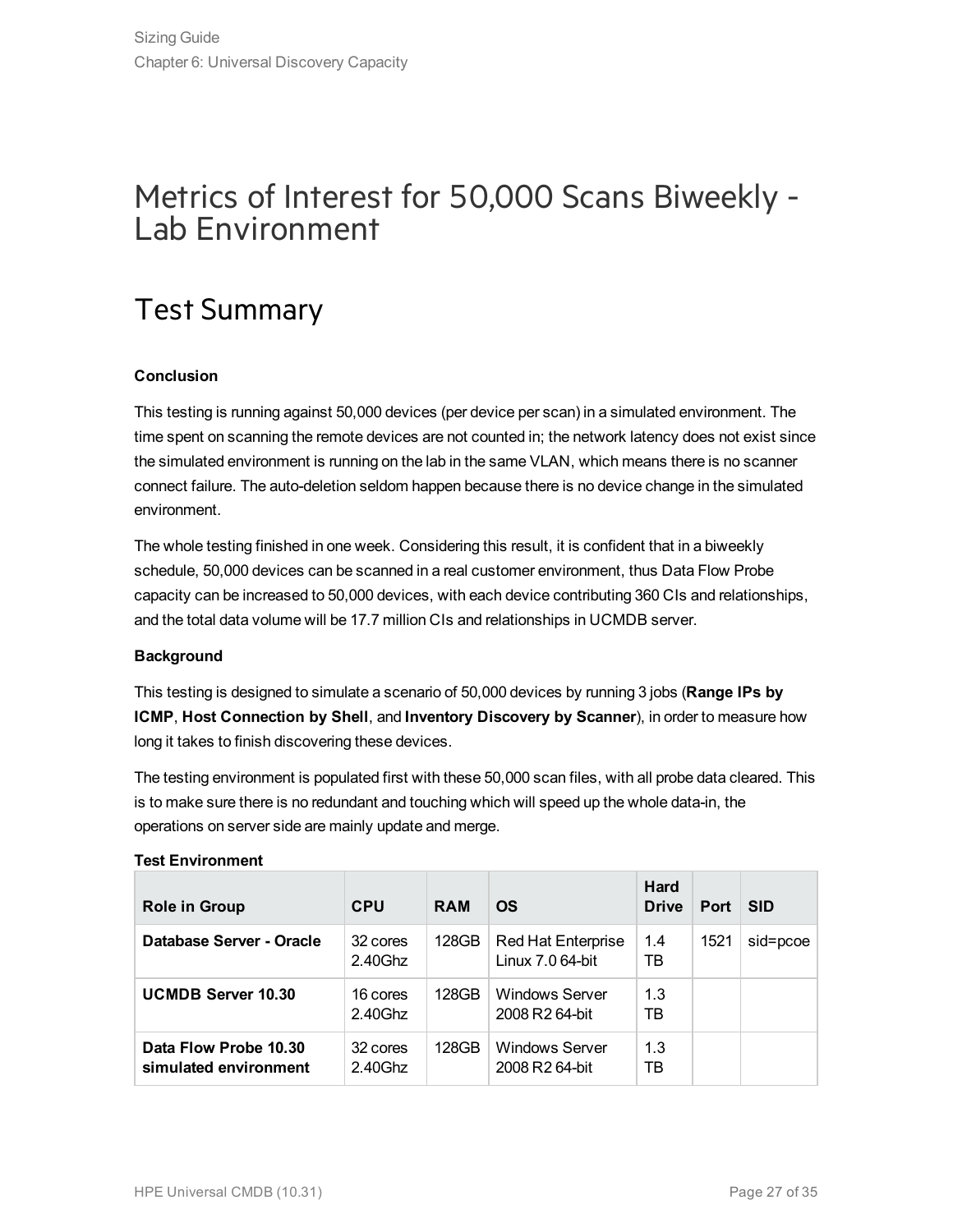### **Probe Configuration**

| Property files on the probe                                                | <b>Setting Details</b>                                                                                                                                      | <b>Comments</b>                                                                                                                                                              |
|----------------------------------------------------------------------------|-------------------------------------------------------------------------------------------------------------------------------------------------------------|------------------------------------------------------------------------------------------------------------------------------------------------------------------------------|
| hp\UCMDB\DataFlowProbe\<br>bin\xmlenricher\<br><b>WrapperEnricher.conf</b> | wrapper.java.maxmemory=8192<br>(the first 4 days)<br>wrapper.java.maxmemory=16384<br>(the last 2.5 days)                                                    | Change the XML<br>Enricher configuration to<br>use "Enterprise"<br>deployment                                                                                                |
| hp\UCMDB\DataFlowProbe\<br>conf\enricher.properties                        | max enricher thread number=4<br>(the first 4 days)<br>max_enricher_thread_number=8<br>(the last 2.5 days)                                                   | Change the XML<br>Enricher configuration to<br>use "Enterprise"<br>deployment                                                                                                |
| hp\UCMDB\DataFlowProbe\<br>bin\WrapperEnv.conf                             | set.GATEWAY_MIN_MEM=2048<br>set.GATEWAY_MAX_MEM=8192<br>set.MANAGER_MIN_MEM=2048<br>set.MANAGER MAX MEM=8192                                                | Increase the amount of<br>memory used by JVM,<br>so that it can run more<br>discovery jobs in parallel                                                                       |
| hp\UCMDB\DataFlowProbe\conf\<br>postgresql.conf                            | shared buffers = $1024MB$                                                                                                                                   | Increase the amount of<br>memory that<br>PostgreSQL can use for<br>buffering the data in<br>memory                                                                           |
| hp\UCMDB\DataFlowProbe\<br>conf\DataFlowProbe<br>.properties               | appilog.agent.local.services.<br>poolThreads=110<br>appilog.agent.local.services.<br>defaultMaxJobThreads=60<br>appilog.agent.probe.maxConnection<br>$=120$ | Increase the number of<br>threads to be used by the<br>probe. This increases<br>the concurrency of<br>operations and allows<br>more discovery jobs to<br>run simultaneously. |

### **UCMDB Server Configuration**

| Impacting<br><b>Factors</b>        | Category                  | <b>Default</b><br>Value | Value for a<br>large<br>deployment | <b>Comment</b>                                                                                                               |
|------------------------------------|---------------------------|-------------------------|------------------------------------|------------------------------------------------------------------------------------------------------------------------------|
| Max number of<br>Objects in Server | Global<br>Setting<br>Name | 20,000,000              | 30,000,000                         | These settings are increased to<br>prevent errors that occur once certain<br>fuse types are reaching their default<br>limits |
| Maximum number<br>of elements      | Global<br>Setting         | 100,000                 | 4,000,000                          |                                                                                                                              |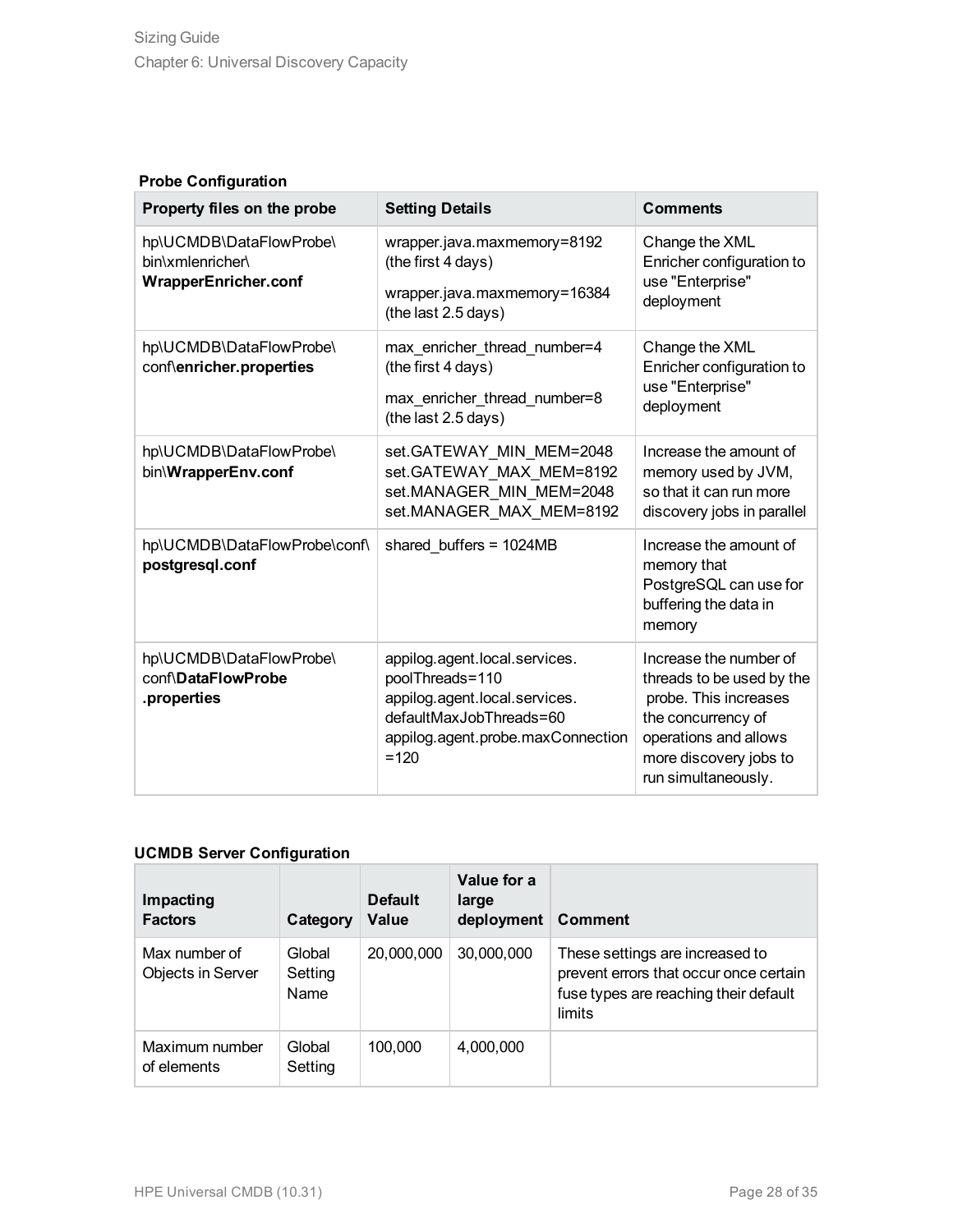| Impacting<br><b>Factors</b> | Category | <b>Default</b><br>Value | Value for a<br>large<br>deployment | <b>Comment</b> |
|-----------------------------|----------|-------------------------|------------------------------------|----------------|
| (nodes) in view<br>result   | Name     |                         |                                    |                |

### **Job configuration and schedule**

| <b>Job Name</b>                 | <b>Schedule</b> | # of Threads |
|---------------------------------|-----------------|--------------|
| Range IPs by ICMP               | daily           |              |
| <b>Host Connection by Shell</b> | daily           | 60           |
| Inventory Discovery by Scanner  | Bi-weekly       | 40           |

## <span id="page-28-0"></span>Test Results

#### **XML Enricher speed:**

With **wrapper.java.maxmemory=8192** and **max\_enricher\_thread\_number=4**, it processed about ~6700 scan files per day.

With **wrapper.java.maxmemory=16384** and **max\_enricher\_thread\_number=8**, it processed about ~10000 scan files per day.

#### **The full discovery cycle:**

7 days for 43372 devices.

#### **Data-in CI Rate:**

~96 CIs/second for Host Connection by Shell

~300 CIs/second for Inventory Discovery by Scanner

#### **Conclusion:**

The test confirms that 50K devices per probe is possible.

However, the speed of processing the scan files in your environment may vary depending on the CPU type, disk speed, and crucially scan file size.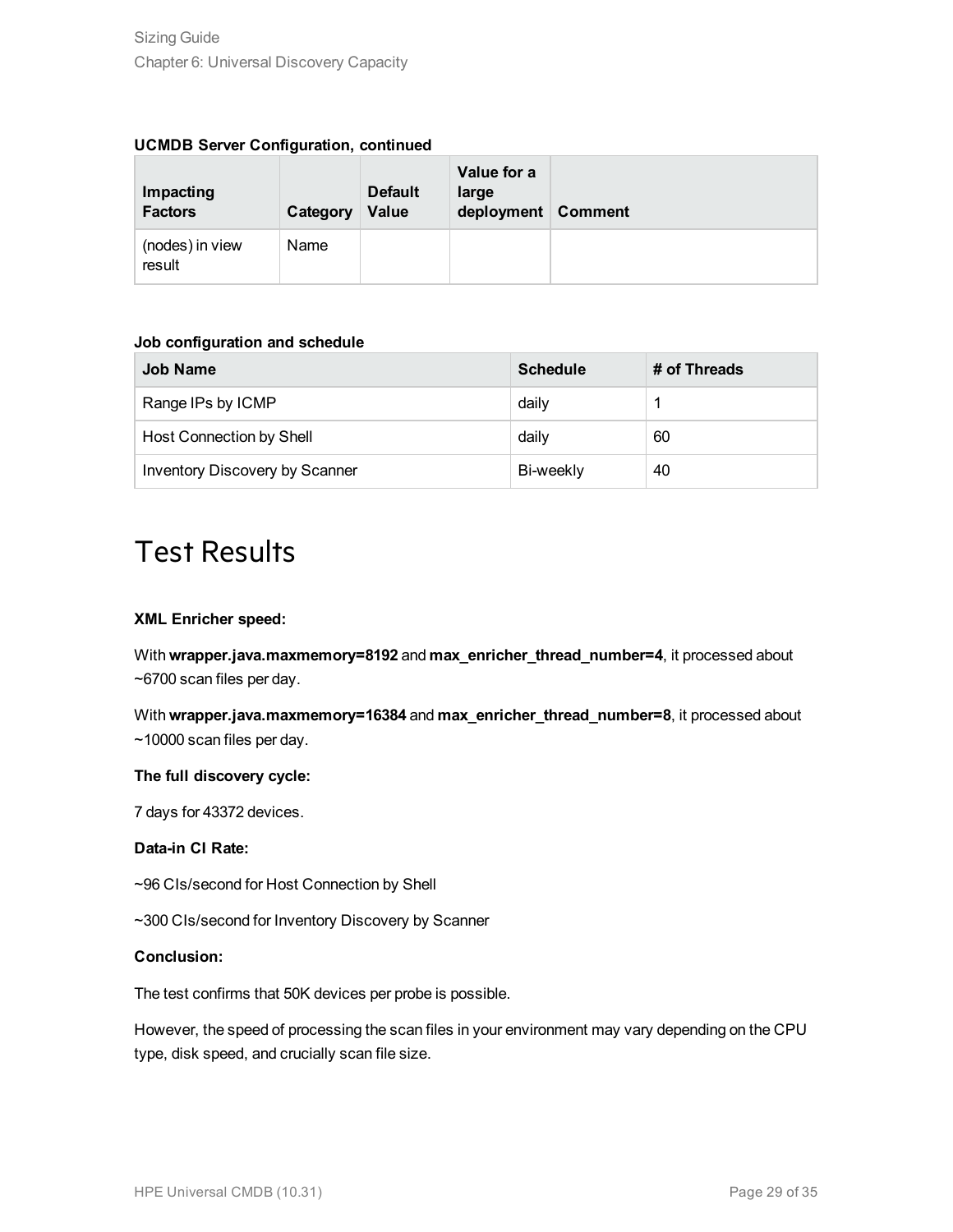## <span id="page-29-0"></span>Impact Factors for the Capacity - 50K

The data in the table below are collected during the testing for the probe capacity of 50000/360 scan per week, ignoring the time scanner connects and scanner runs in the target node to generate the scan file.

**Impact Factors** show what will impact the probe capacity. The ones listed here are very important ones.

The **Value** column shows the value used for the impact factor during our testing.

| <b>Impact Factors</b>                                | Value used in testing                           | <b>Comments</b>                                                                                                                                                                                                                               |
|------------------------------------------------------|-------------------------------------------------|-----------------------------------------------------------------------------------------------------------------------------------------------------------------------------------------------------------------------------------------------|
| Number of devices in the<br>environment              | 50,000                                          |                                                                                                                                                                                                                                               |
| Average number of related CIs per<br>scan            | 380                                             | Operation system types<br>impact the number of<br>installed software CI a<br>lot. For example, enabling<br>BaseUnixOs.zsai for the<br><b>XML Enricher to process</b><br>UNIX scan files will<br>introduce a lot of installed<br>software CIs. |
| Frequency of new IP address<br>assignment by DHCP    | 50,000 data center devices: Fixed<br><b>IPs</b> |                                                                                                                                                                                                                                               |
| The number of management<br>zones used               | 0                                               | Refer to the management<br>zone configuration.                                                                                                                                                                                                |
| Connect failure ratio                                | 0                                               |                                                                                                                                                                                                                                               |
| Network latency between probe &<br>discovery devices | In the same $LAN: < 5ms$                        | Usually this is the ping<br>time from the Data Flow<br>Probe to the nodes being<br>discovered                                                                                                                                                 |
| Number of IPs                                        | 50,000                                          |                                                                                                                                                                                                                                               |
| Devices online timeslots                             | Data Center: 24 hours/day                       |                                                                                                                                                                                                                                               |
| Change Ratio for the discovered<br>Cls               | 0                                               | The higher change ratio of<br>discovered CIs, the<br>longer time it takes to<br>push the changed CIs to                                                                                                                                       |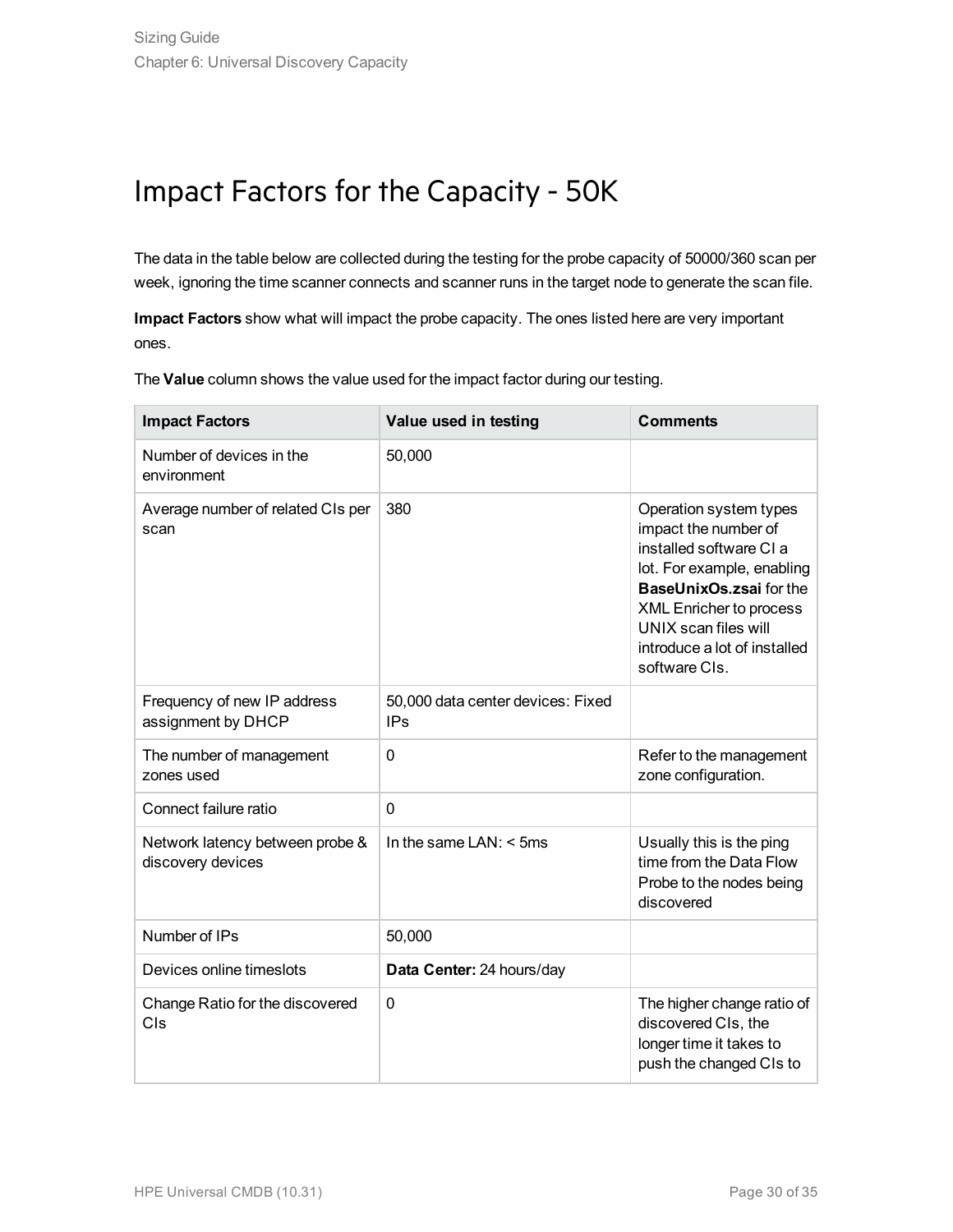| <b>Impact Factors</b>                          | Value used in testing                                                                                              | <b>Comments</b>                                                                                                                                                                                                                                                                                                                                |
|------------------------------------------------|--------------------------------------------------------------------------------------------------------------------|------------------------------------------------------------------------------------------------------------------------------------------------------------------------------------------------------------------------------------------------------------------------------------------------------------------------------------------------|
|                                                |                                                                                                                    | the UCMDB server                                                                                                                                                                                                                                                                                                                               |
| Discovery jobs                                 | For fixed IPs:<br>Range IPs by ICMP<br><b>Host Connection by Shell</b><br>Inventory Discovery by<br>Scanner        |                                                                                                                                                                                                                                                                                                                                                |
| Total number of discovery threads<br>per probe | 110                                                                                                                |                                                                                                                                                                                                                                                                                                                                                |
| # Threads of Host Connection by<br>Shell       | 60                                                                                                                 |                                                                                                                                                                                                                                                                                                                                                |
| # Threads of Inventory Discovery<br>by Scanner | 40                                                                                                                 |                                                                                                                                                                                                                                                                                                                                                |
| Schedule of Inventory Discovery<br>by Scanner  | Bi-Weekly: 24x7, no blackout<br>policy                                                                             |                                                                                                                                                                                                                                                                                                                                                |
| Number of total CIs in UCMDB                   | 17.7 million (CIs & relationships)                                                                                 | InstalledSoftware and<br><b>UserSoftwareUtilization</b><br>CIs (if software utilization<br>is enabled) usually<br>contribute the largest<br>share of<br>CIs/relationships.                                                                                                                                                                     |
| The size of probe DB tables                    | ddm_discovery_results:<br>8 million<br>ddm_discovery_touch_results:<br>8 million<br>ddm_map_objectid:<br>8 million | When the size of DB<br>tables reach 8 million, the<br>operation of getting Data<br>Flow Probe Status from<br>UI may encounter<br>timeout issue<br>sometimes. From the<br>testing, the timeout ratio<br>is 50%. When increasing<br>to 10 million, getting Data<br>Flow Probe Status from<br>UI operation always<br>encounters timeout<br>issue. |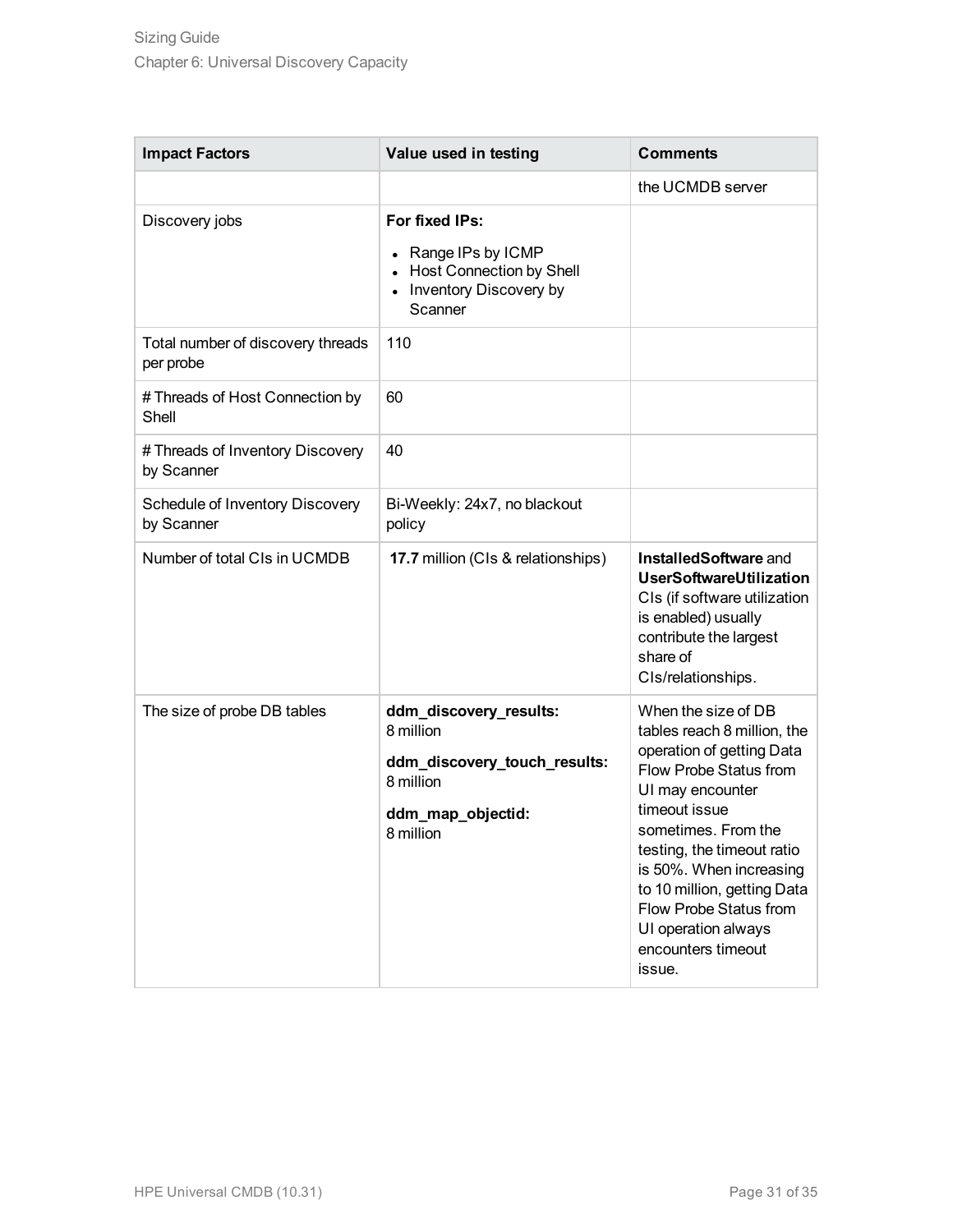## <span id="page-31-0"></span>Metrics of Interest for 75K Scans Per Two Weeks

The following typical scenario has been tested for your reference.

| <b>Scenario</b> | <b>Description</b>                                                          |
|-----------------|-----------------------------------------------------------------------------|
| 75,000 scans    | This scenario is based-on the collaboration of Scanner Scheduler, Store and |
| per two weeks   | Forward and XML Enricher at enterprise grade configuration.                 |

## <span id="page-31-1"></span>75,000 Scans Per Two Weeks

An enterprise grade probe can support up to 75,000 scans per two weeks. To achieve this, the combination of the following configurations should be performed.

- Scanner Scheduler
- Store and Forward scenarios: One enterprise probe server and two store and forward servers ( specifications with enterprise probe grade server with no other applications running)
- XML Enricher is at enterprise grade configuration
- Only Inventory discovery by Manual Scanner Deployment running on the probe

### **Test Bed – UCMDB/UD deployment and configuration**

- ["Infrastructure](#page-6-0) Requirements" on page 7
- XML Enricher Enterprise Mode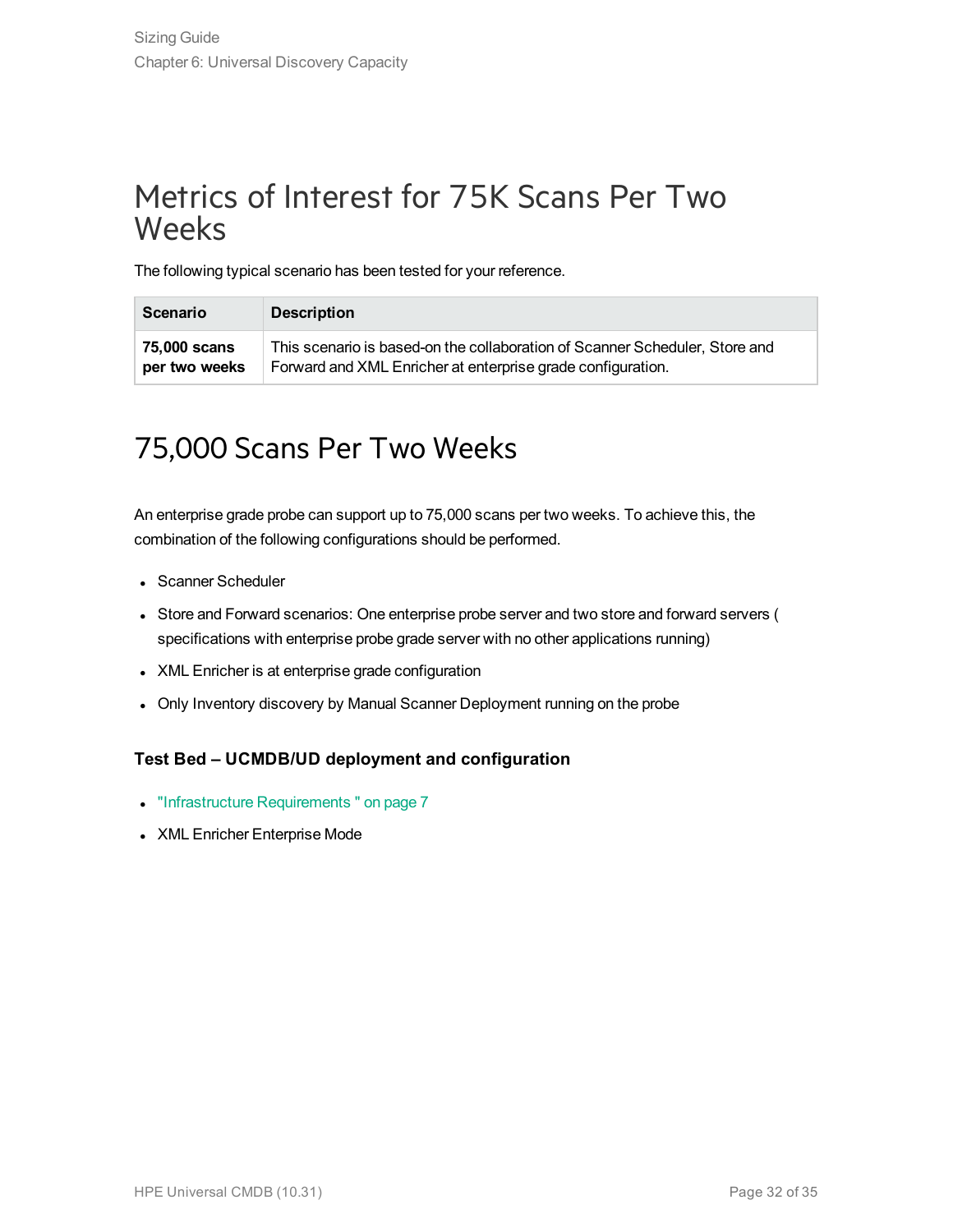## <span id="page-32-0"></span>Enterprise Grade Deployment

| <b>Role</b>                  | Deployment CPU |                                                                                                                                                           | <b>Memory</b><br>(GB) | Linux<br><b>Swap</b><br>(GB) | <b>Windows</b><br><b>Virtual</b><br><b>Memory</b><br>(GB) | <b>Free</b><br><b>Disk</b><br><b>Space</b><br>(GB) | OS / 3rd-Party<br><b>SW</b>                                                                         |
|------------------------------|----------------|-----------------------------------------------------------------------------------------------------------------------------------------------------------|-----------------------|------------------------------|-----------------------------------------------------------|----------------------------------------------------|-----------------------------------------------------------------------------------------------------|
| <b>UCMDB</b>                 | Enterprise     | 24 cores<br><b>Intel Dual Core</b><br><b>XEON</b><br>Processor 2.4<br>GHZ or later<br>AMD<br><b>OPTERON</b><br>Dual Core<br>Processor 2.4<br>GHZ or later | 32                    | 32                           | 48                                                        | 300                                                | <b>Windows</b><br>2008 R2<br>64-bit<br>Red Hat<br>Enterprise<br><b>LINUX</b><br>Server<br>Release 6 |
| Data<br><b>Flow</b><br>Probe | Enterprise     |                                                                                                                                                           | 24                    | n/a                          | 36                                                        | 300                                                | Windows<br>2008 R2<br>64-bit                                                                        |
| Database                     | Enterprise     |                                                                                                                                                           | 64                    | 64                           | 96                                                        | 500                                                | • Oracle<br>Microsoft<br>SQL                                                                        |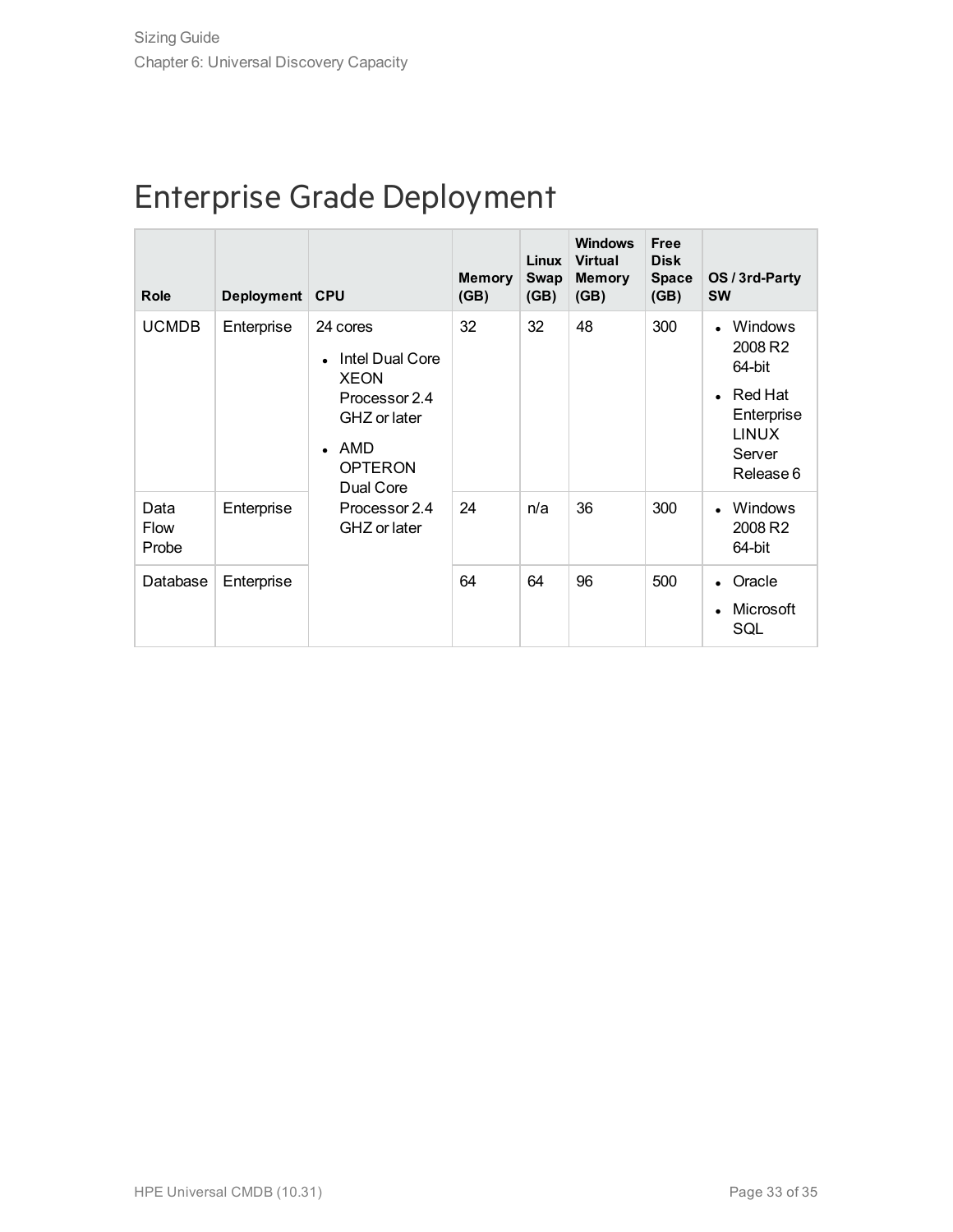# <span id="page-33-0"></span>Chapter 7: Other Recommendations

### **Virtual Machine Workload Management**

Effective virtual machine workload management practices, such as setting metrics, can help you achieve the most efficient workloads and avoid the mistake of over-allocating resources to a virtul machine.